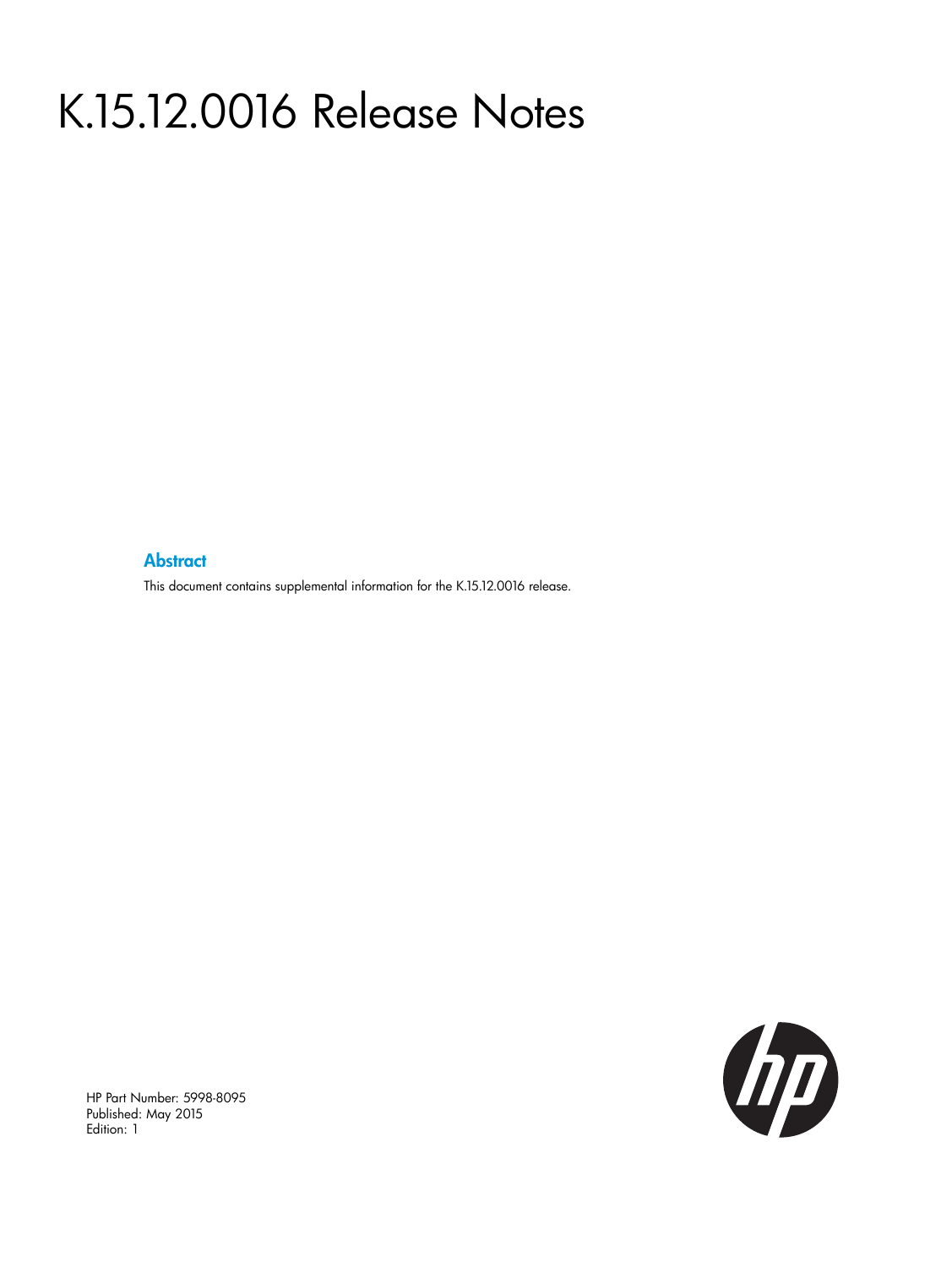#### © Copyright 2015 Hewlett-Packard Development Company, L.P.

Confidential computer software. Valid license from HP required for possession, use or copying. Consistent with FAR 12.211 and 12.212, Commercial Computer Software, Computer Software Documentation, and Technical Data for Commercial Items are licensed to the U.S. Government under vendor's standard commercial license.

The information contained herein is subject to change without notice. The only warranties for HP products and services are set forth in the express warranty statements accompanying such products and services. Nothing herein should be construed as constituting an additional warranty. HP shall not be liable for technical or editorial errors or omissions contained herein.

#### **Acknowledgments**

Microsoft®, Windows®, and Windows Server® are trademarks of the Microsoft group of companies.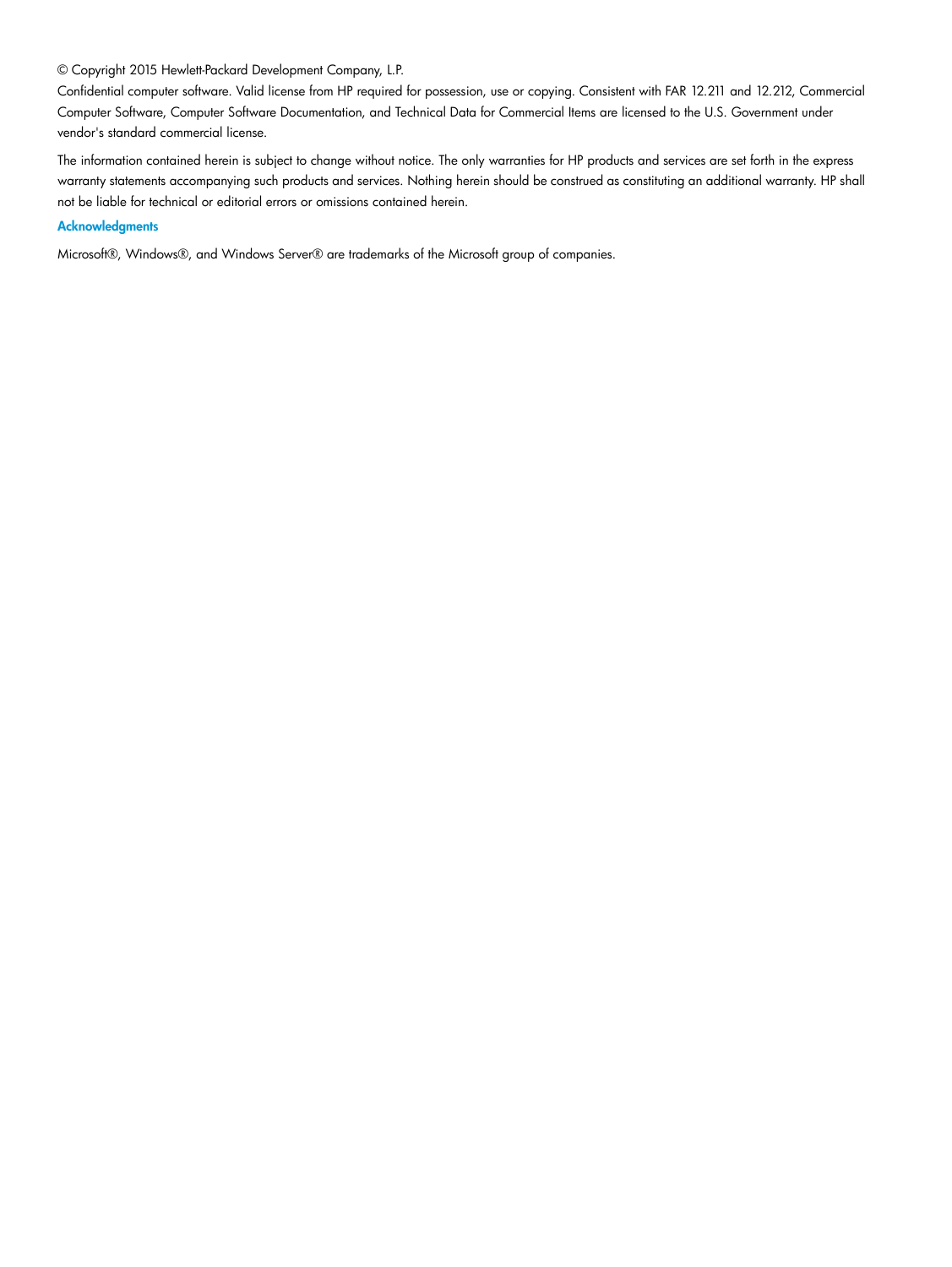## Contents

|        | .6 |
|--------|----|
|        |    |
|        |    |
|        |    |
|        |    |
|        |    |
|        |    |
|        |    |
|        |    |
|        |    |
|        |    |
|        |    |
|        |    |
|        |    |
|        |    |
|        |    |
|        |    |
|        |    |
|        |    |
|        |    |
|        |    |
|        |    |
|        |    |
|        |    |
|        |    |
|        |    |
|        |    |
|        |    |
|        |    |
|        |    |
|        |    |
|        |    |
|        |    |
|        |    |
|        |    |
|        |    |
| SNMP   |    |
|        |    |
| TELNET |    |
|        |    |
|        |    |
|        |    |
|        |    |
|        |    |
|        |    |
|        |    |
|        |    |
|        |    |
|        |    |
|        |    |
|        |    |
|        |    |
|        |    |
|        |    |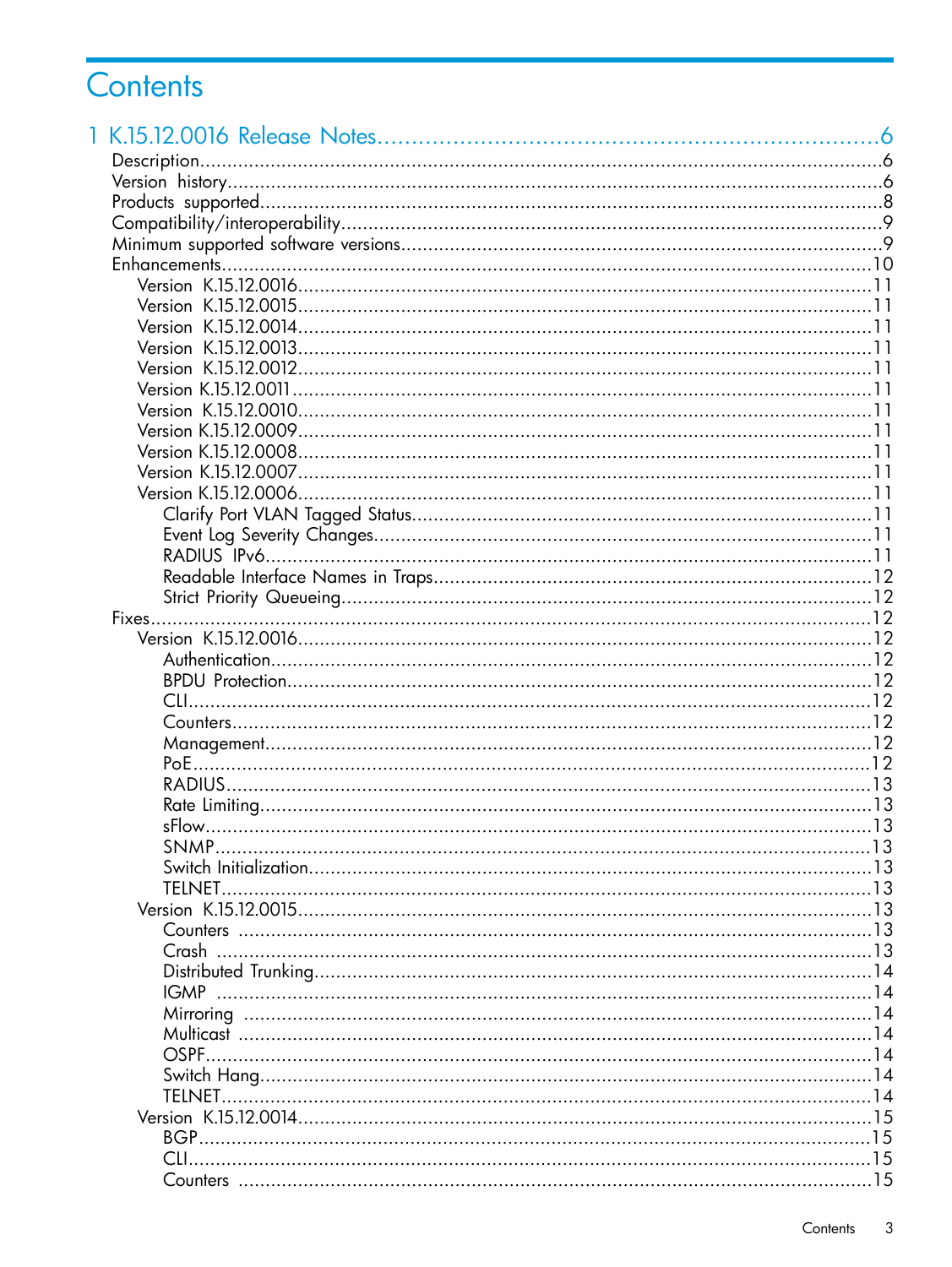|     | .15  |
|-----|------|
|     |      |
|     |      |
|     |      |
|     |      |
|     |      |
|     |      |
|     |      |
|     |      |
|     |      |
|     |      |
|     |      |
|     |      |
|     |      |
|     |      |
|     |      |
|     |      |
|     |      |
|     |      |
|     |      |
|     |      |
|     |      |
|     |      |
|     |      |
|     |      |
|     |      |
|     |      |
|     |      |
|     |      |
|     |      |
|     |      |
|     |      |
|     |      |
|     |      |
|     |      |
|     |      |
|     |      |
|     |      |
|     |      |
|     | . 20 |
|     | . 20 |
|     |      |
|     |      |
|     |      |
|     |      |
|     |      |
|     |      |
|     |      |
|     |      |
|     |      |
|     |      |
| CH. | . 21 |
|     | .21  |
|     |      |
|     |      |
|     |      |
|     |      |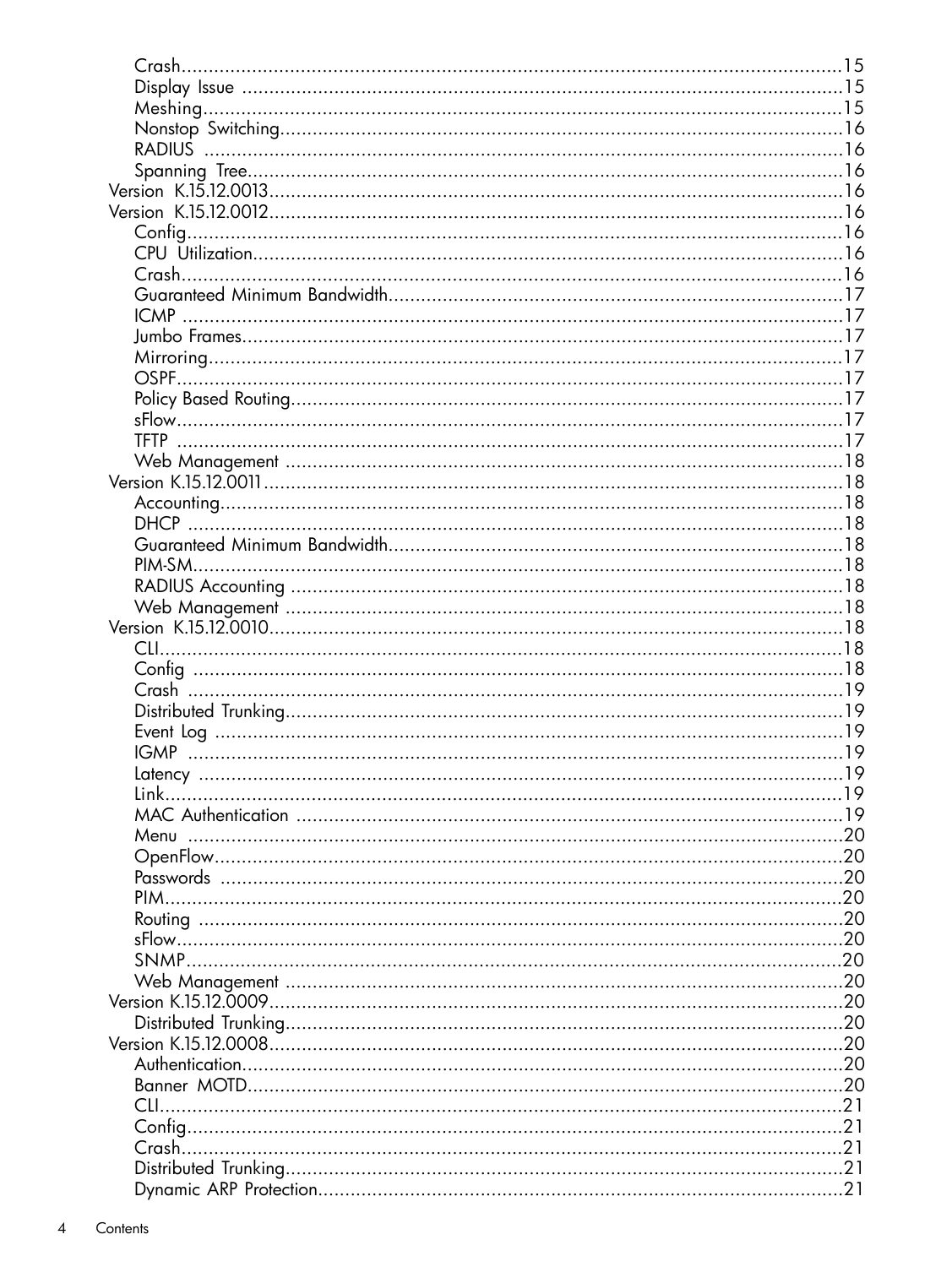|           | .21 |
|-----------|-----|
|           |     |
|           |     |
|           |     |
|           |     |
|           |     |
|           |     |
|           |     |
|           |     |
|           |     |
|           |     |
|           |     |
|           |     |
|           |     |
|           |     |
|           |     |
|           |     |
|           |     |
|           |     |
|           |     |
|           |     |
| Crash     |     |
|           |     |
|           |     |
|           |     |
|           |     |
|           |     |
|           |     |
|           |     |
|           |     |
|           |     |
|           |     |
|           |     |
|           |     |
|           |     |
|           |     |
|           |     |
|           |     |
|           |     |
|           |     |
|           |     |
|           |     |
| Websites. |     |
|           |     |
|           |     |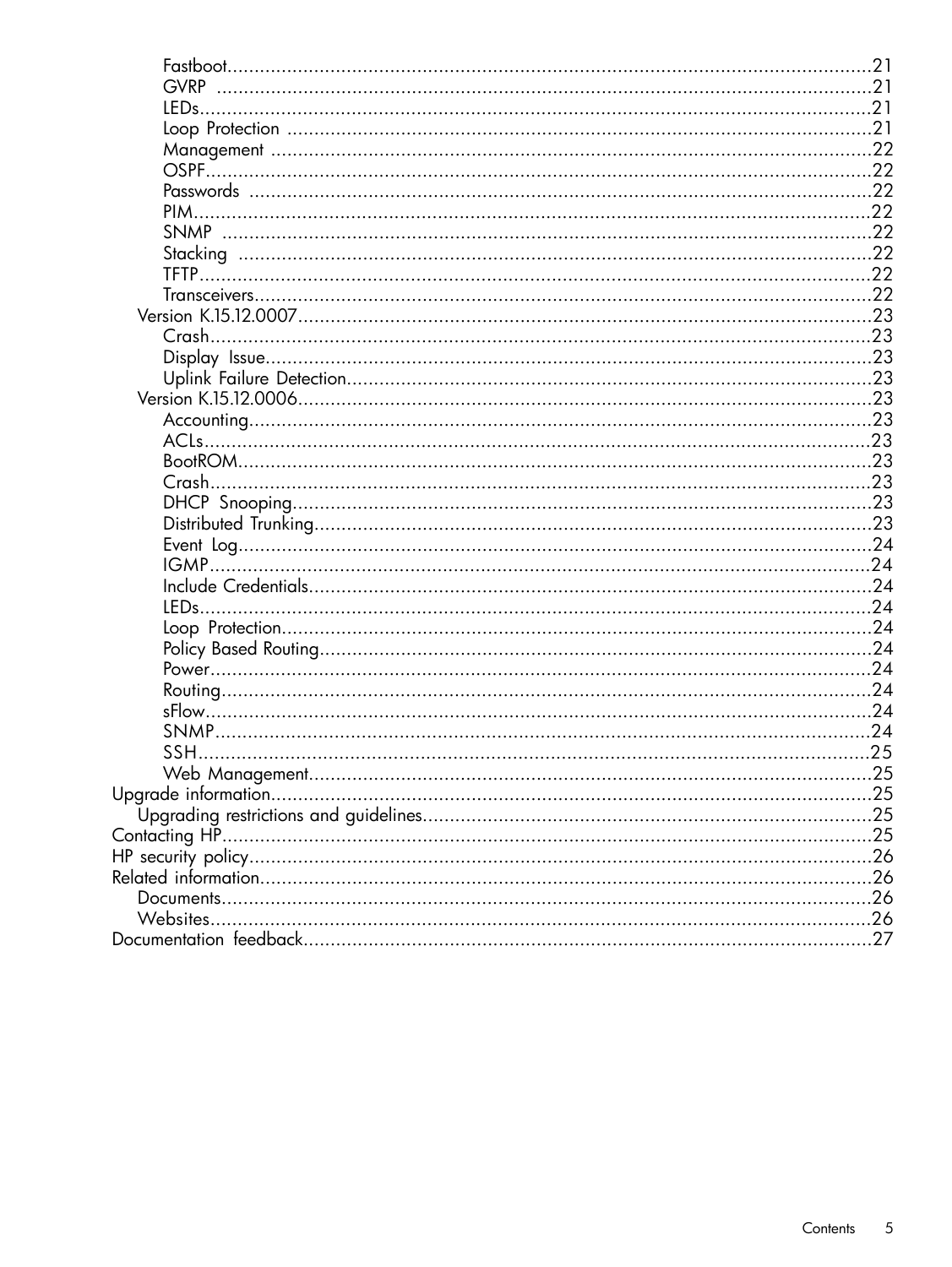## <span id="page-5-0"></span>1 K.15.12.0016 Release Notes

## **Description**

<span id="page-5-1"></span>This release note covers software versions for the K.15.12 branch of the software.

Version K.15.12.0006 was the initial release of Major version K.15.12 software. K.15.12.0006 software was built from the same source as K.15.11.0003. K.15.12.0006 includes all enhancements and fixes in K.15.11.0003 software, plus the additional enhancements and fixes in the K.15.12.0006 enhancements and fixes section of this release note.

Product series supported by this software:

- HP 3500 & 3500yl Switch Series
- HP 5400zl & 8200zl Switch Series
- <span id="page-5-2"></span>• HP 6200yl Switch Series
- HP 6600 Switch Series

## Version history

All released versions are fully supported by HP, unless noted in the table.

| <b>Version number</b> | Release date | <b>Based on</b> | <b>Remarks</b>                                                                                           |
|-----------------------|--------------|-----------------|----------------------------------------------------------------------------------------------------------|
| K.15.12.0016          | 2014-10-06   | K.15.12.0015    | Released, fully supported, and posted<br>on the web. Final release of the<br>K.15.12 branch of software. |
| K.15.12.0015          | 2014-03-14   | K.15.12.0014    | Released, fully supported, and posted<br>on the web.                                                     |
| K.15.12.0014          | 2014-01-17   | K.15.12.0012    | Released, fully supported, and posted<br>on the web.                                                     |
| K.15.12.0013          | n/a          |                 | Never built.                                                                                             |
| K.15.12.0012          | 2013-11-05   | K.15.12.0011    | Released, fully supported, and posted<br>on the web.                                                     |
| K.15.12.0011          | 2013-10-10   | K.15.12.0010    | Released, fully supported, but not<br>posted on the web.                                                 |
| K.15.12.0010          | 2013-08-13   | K.15.12.0009    | Released, fully supported, and posted<br>on the web.                                                     |
| K.15.12.0009          | 2013-07-10   | K.15.12.0008    | Released, fully supported, but not<br>posted on the web.                                                 |
| K.15.12.0008          | n/a          | K.15.12.0007    | Never released.                                                                                          |
| K.15.12.0007          | 2013-03-26   | K.15.12.0006    | Released, fully supported, but not<br>posted on the web.                                                 |
| K.15.12.0006          | 2013-02-28   | K.15.11.0003    | Released, fully supported, but not<br>posted on the web.                                                 |
| K.15.11.0009          | 2013-07-15   | K.15.11.0008    | Released, fully supported, but not<br>posted on the web.                                                 |
| K.15.11.0008          | n/a          | K.15.11.0007    | Never released.                                                                                          |
| K.15.11.0007          | 2013-03-26   | K.15.11.0005    | Released, fully supported, but not<br>posted on the web.                                                 |
| K.15.11.0006          | n/a          |                 | Never built.                                                                                             |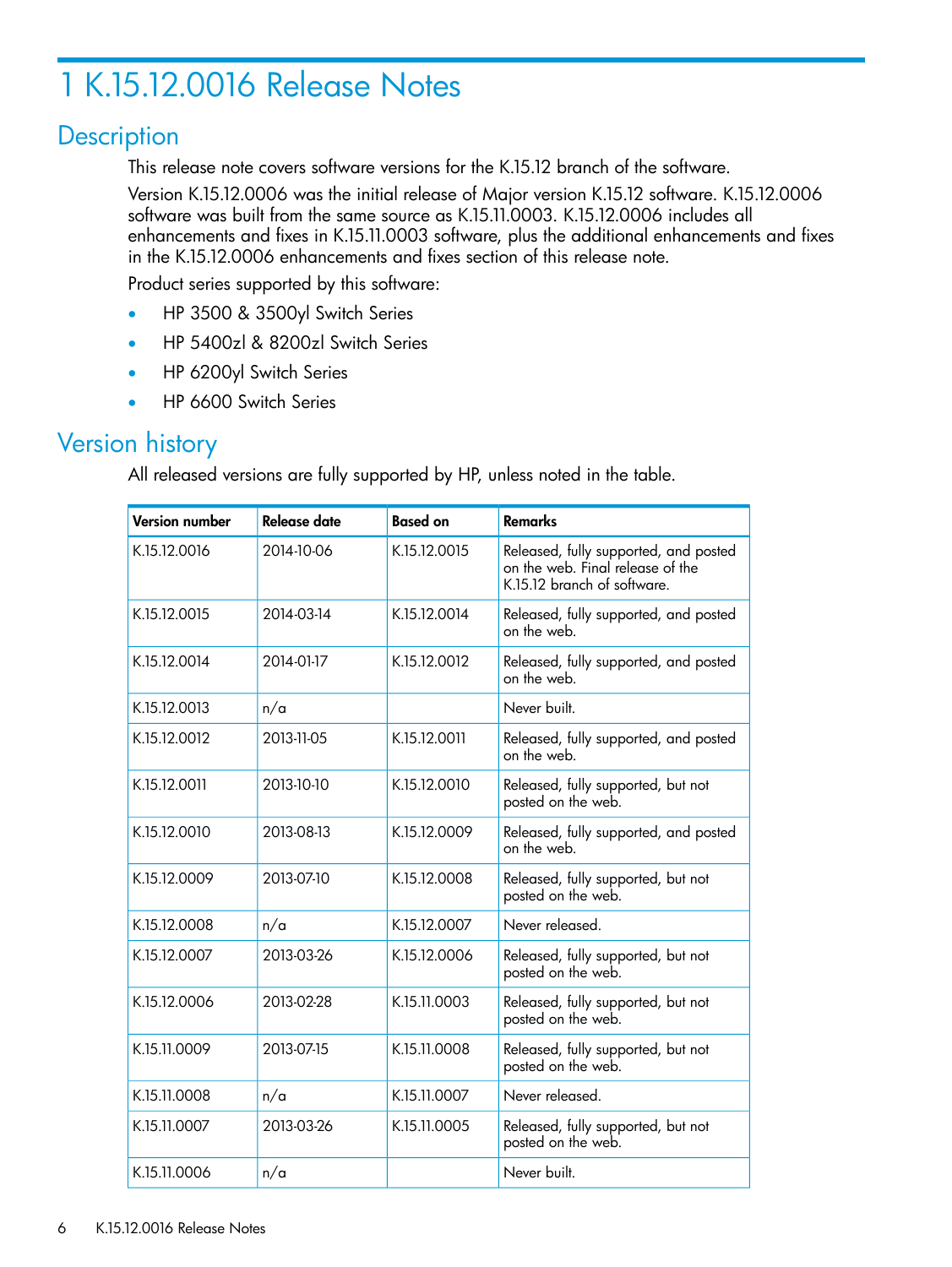| <b>Version number</b> | <b>Release date</b> | <b>Based on</b> | <b>Remarks</b>                                           |
|-----------------------|---------------------|-----------------|----------------------------------------------------------|
| K.15.11.0005          | n/a                 | K.15.11.0004    | Never released.                                          |
| K.15.11.0004          | 2013-02-22          | K.15.11.0003    | Released, fully supported, but not<br>posted on the web. |
| K.15.11.0003          | 2012-12-10          | K.15.10.0003    | Released, fully supported, but not<br>posted on the web. |
| K.15.10.0025          | 2014-01-13          | K.15.10.0024    | Released, fully supported, and posted<br>on the web.     |
| K.15.10.0024          | 2013-11-14          | K.15.10.0023    | Released, fully supported, but not<br>posted on the web. |
| K.15.10.0023          | n/a                 | K.15.10.0022    | Never released.                                          |
| K.15.10.0022          | 2013-10-22          | K.15.10.0021    | Released, fully supported, and posted<br>on the web.     |
| K.15.10.0021          | 2013-09-20          | K.15.10.0020    | Released, fully supported, but not<br>posted on the web. |
| K.15.10.0020          | 2013-09-20          | K.15.10.0019    | Released, fully supported, but not<br>posted on the web. |
| K.15.10.0019          | 2013-08-23          | K.15.10.0018    | Released, fully supported, but not<br>posted on the web. |
| K.15.10.0018          | 2013-08-08          | K.15.10.0017    | Released, fully supported, but not<br>posted on the web. |
| K.15.10.0017          | 2013-08-02          | K.15.10.0016    | Released, fully supported, but not<br>posted on the web. |
| K.15.10.0016          | 2013-07-11          | K.15.10.0015    | Released, fully supported, and posted<br>on the web.     |
| K.15.10.0015          | 2013-06-25          | K.15.10.0014    | Released, fully supported, and posted<br>on the web.     |
| K.15.10.0014          | n/a                 | K.15.10.0013    | Never released.                                          |
| K.15.10.0013          | n/a                 | K.15.10.0012    | Never released.                                          |
| K.15.10.0012          | 2013-04-22          | K.15.10.0011    | Released, fully supported, but not<br>posted on the web. |
| K.15.10.0011          | 2013-03-25          | K.15.10.0010    | Released, fully supported, but not<br>posted on the web. |
| K.15.10.0010          | 2013-03-12          | K.15.10.0009    | Released, fully supported, but not<br>posted on the web. |
| K.15.10.0009          | 2013-02-22          | K.15.10.0008    | Released, fully supported, but not<br>posted on the web. |
| K.15.10.0008          | 2013-02-04          | K.15.10.0007    | Released, fully supported, but not<br>posted on the web. |
| K.15.10.0007          | n/a                 | K.15.10.0006    | Never released.                                          |
| K.15.10.0006          | 2012-11-14          | K.15.10.0005    | Released, fully supported, but not<br>posted on the web. |
| K.15.10.0005          | 2012-10-22          | K.15.10.0004    | Released, fully supported, but not<br>posted on the web. |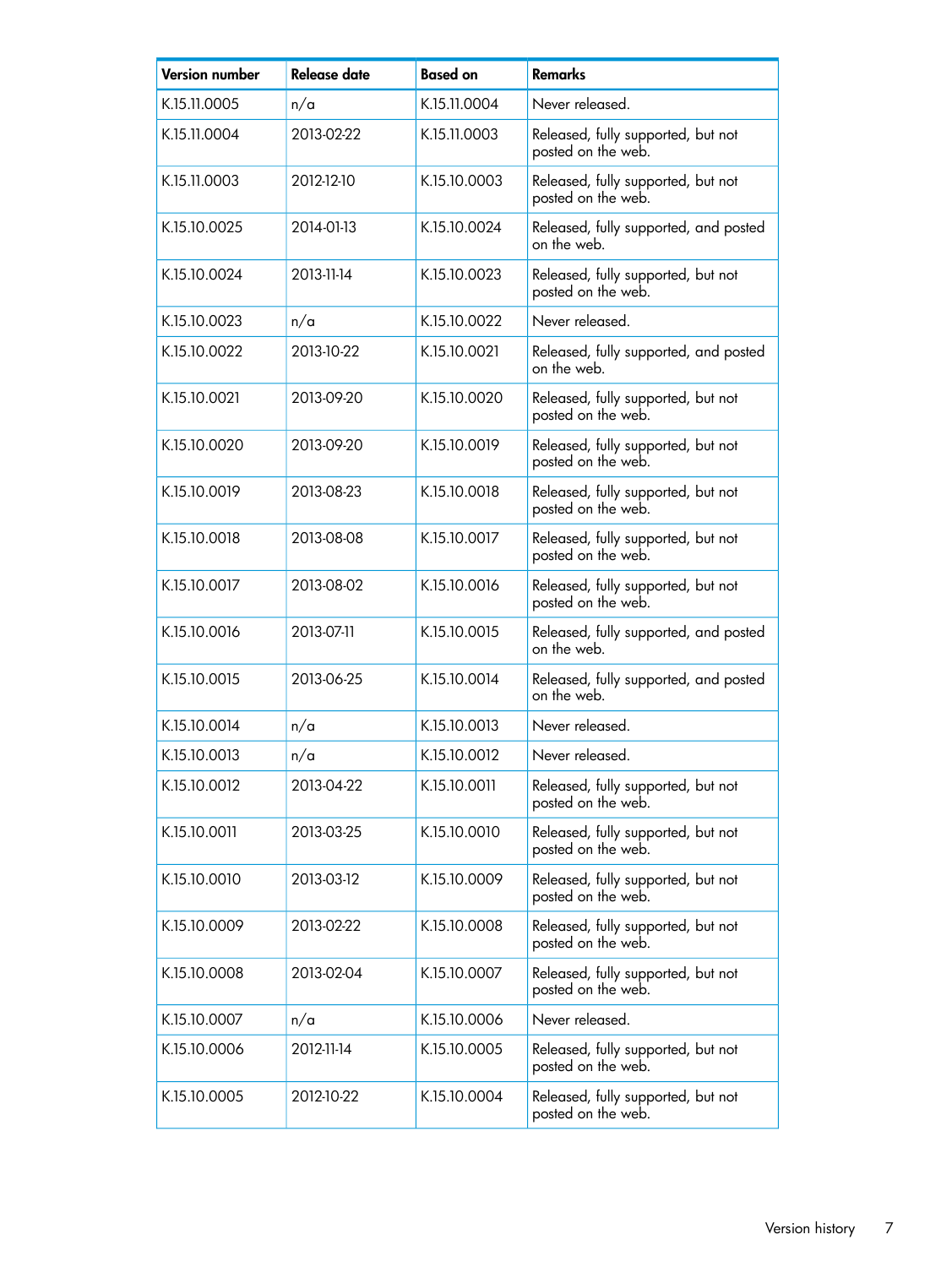| <b>Version number</b> | Release date | <b>Based on</b> | Remarks                                                  |
|-----------------------|--------------|-----------------|----------------------------------------------------------|
| K.15.10.0004          | n/a          | K.15.10.0003    | Never released.                                          |
| K.15.10.0003          | 2012-08-30   | Initial release | Released, fully supported, but not<br>posted on the web. |

## Products supported

<span id="page-7-0"></span>This release applies to the following product models:

| <b>Product number</b> | <b>Description</b>                                                       |  |
|-----------------------|--------------------------------------------------------------------------|--|
| J9470A                | HP 3500-24 Switch                                                        |  |
| J9471A                | HP 3500-24-PoE Switch                                                    |  |
| J9472A                | HP 3500-48 Switch                                                        |  |
| J9473A                | HP 3500-48-PoE Switch                                                    |  |
| J8692A                | HP 3500yl-24G-PWR Intelligent Edge Switch                                |  |
| J8693A                | HP 3500yl-48G-PWR Intelligent Edge Switch                                |  |
| J9310A                | HP 3500yl-24G-PoE+ Switch                                                |  |
| J9311 A               | HP 3500yl-48G-PoE+ Switch                                                |  |
| J8697A                | HP 5406zl Intelligent Edge Switch                                        |  |
| J9642A                | HP 5406zl Switch with Premium SW                                         |  |
| J8698A                | HP 5412zl Intelligent Edge Switch                                        |  |
| J9643A                | HP 5412 zl Switch with Premium SW                                        |  |
| J8699A                | HP 5406zl-48G Intelligent Edge Switch                                    |  |
| J8700A                | HP 5412zl-96G Intelligent Edge Switch                                    |  |
| J9447A                | HP 5406zl-48G-PoE+ Switch                                                |  |
| J9448A                | HP 5412zl-96G-PoE+ Switch                                                |  |
| J9533A                | HP 5406-44G-PoE+/2XG-SFP+ v2 zl Switch                                   |  |
| J9532A                | HP 5412-92G-PoE+/2XG-SFP+ v2 zl Switch                                   |  |
| J9539A                | HP 5406-44G-PoE+/4G-SFP v2 zl Switch                                     |  |
| J9540A                | HP 5412-92G-PoE+/4G-SFP v2 zl Switch                                     |  |
| J9866A                | HP 5406 8p 10GBASE-T 8p 10GbE SFP+ v2 zl<br>Switch with Premium Software |  |
| J8992A                | HP 6200yl-24G-mGBIC Switch                                               |  |
| J9263A                | HP 6600-24G Switch                                                       |  |
| J9264A                | HP 6600-24G-4XG Switch                                                   |  |
| J9265A                | HP 6600-24XG Switch                                                      |  |
| J9451A                | HP 6600-48G Switch                                                       |  |
| J9452A                | HP 6600-48G-4XG Switch                                                   |  |
| J9475A                | HP 8206 v2 zl Switch with Premium SW                                     |  |
| J8715A, J8715B        | HP 8212zl Switch                                                         |  |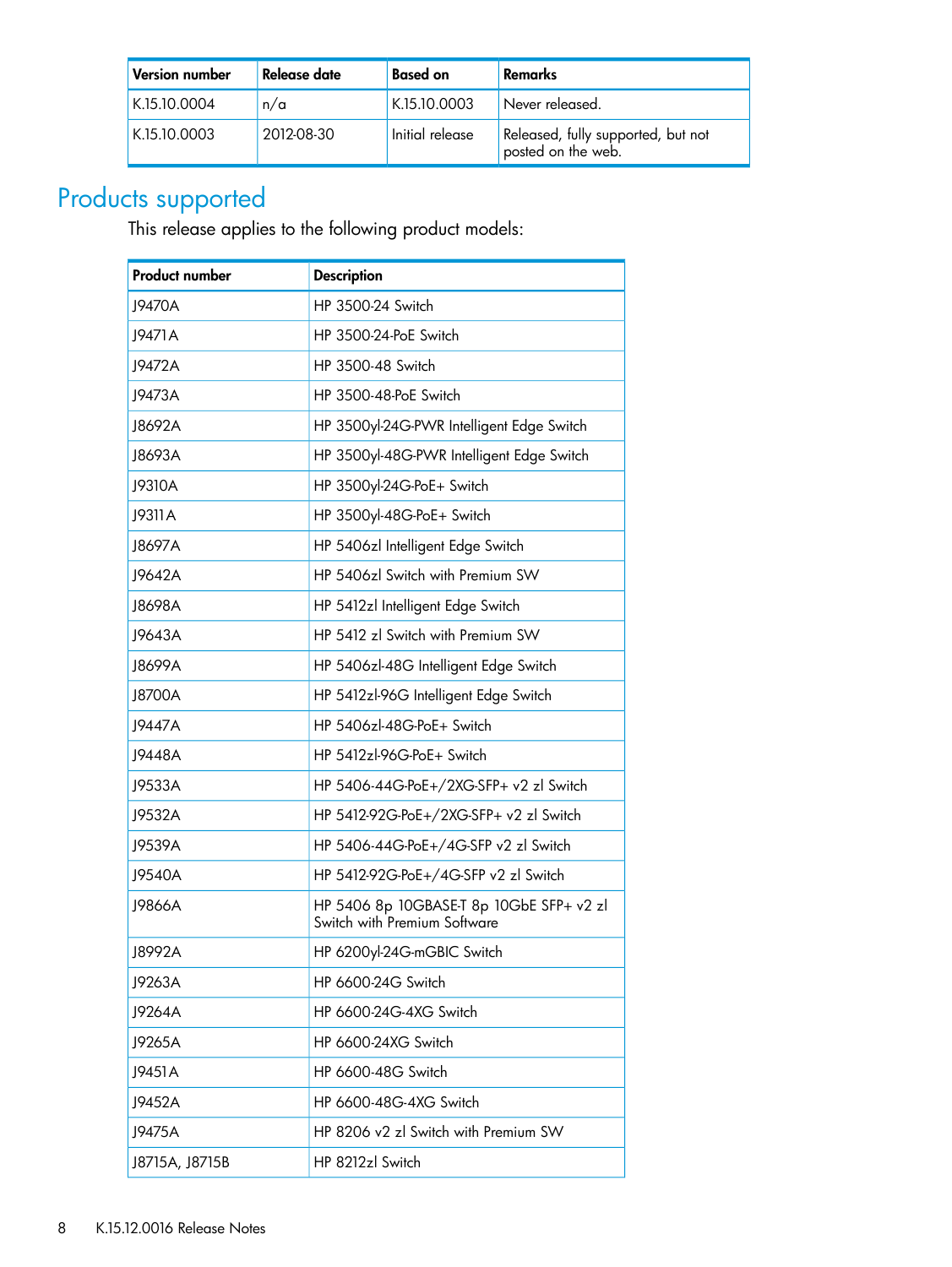| <b>Product number</b> | <b>Description</b>                                   |
|-----------------------|------------------------------------------------------|
| J9091A                | HP 8212zl Switch with fan tray                       |
| J9641 A               | HP 8212 v2 zl Switch with Premium SW                 |
| J9638A                | HP 8206-44G-PoE+/2XG v2 zl Switch with<br>Premium SW |
| J9639A                | HP 8212-92G-PoE+/2XG v2 zl Switch with<br>Premium SW |

## Compatibility/interoperability

<span id="page-8-0"></span>The switch web agent supports the following operating system and web browser combinations:

| <b>Operating System</b> | <b>Supported Web Browsers</b>                      |
|-------------------------|----------------------------------------------------|
| Windows XP SP3          | Internet Explorer 7, 8<br>Firefox 12               |
| Windows 7               | Internet Explorer 9, 10<br>Firefox 24<br>Chrome 30 |
| Windows 8               | Internet Explorer 9, 10<br>Firefox 24<br>Chrome 30 |
| Windows Server 2008 SP2 | Internet Explorer 8, 9<br>Firefox 24               |
| Windows Server 2012     | Internet Explorer 9, 10<br>Firefox 24              |
| Macintosh OS            | Firefox 24                                         |

## <span id="page-8-1"></span>Minimum supported software versions

| <b>Product number</b>                                                         | <b>Product name</b>                                        | Minimum software version |
|-------------------------------------------------------------------------------|------------------------------------------------------------|--------------------------|
| J9546A                                                                        | HP 8-port 10GBase-T v2 zl Module                           | K.15.04.0002             |
| J9310A                                                                        | HP 3500yl-24G-PoE+ Switch                                  | K.15.02.0004             |
| J9311 A                                                                       | HP 3500yl-48-PoE+ Switch                                   | K.15.02.0004             |
| J9312A                                                                        | HP 2-Port SFP+/2-Port CX4 10GbE yl<br>Module               | K.15.02.0004             |
| J9534A                                                                        | HP 24-port 10/100/1000 PoE+ v2 zl<br>Module                | K.15.02.0004             |
| J9535A                                                                        | HP 20-port 10/100/1000 PoE+ / 4-port  <br>SFP v2 zl Module | K.15.02.0004             |
| J9536A<br>HP 20-port 10/100/1000 PoE+ / 2-port<br>$10-GbF$ SFP+ $v2zI$ Module |                                                            | K.15.02.0004             |
| J9537A                                                                        | HP 24-port SFP v2 zl Module                                | K.15.02.0004             |
| J9538A                                                                        | HP 8-port 10-GbE SFP+ v2 zl Module                         | K.15.02.0004             |
| J9547A                                                                        | HP 24-port 10/100 PoE+ v2 zl Module                        | K.15.02.0004             |
| J9548A                                                                        | HP 20-port Gig-T / 2-port 10-GbE SFP+<br>v2 zl Module      | K.15.02.0004             |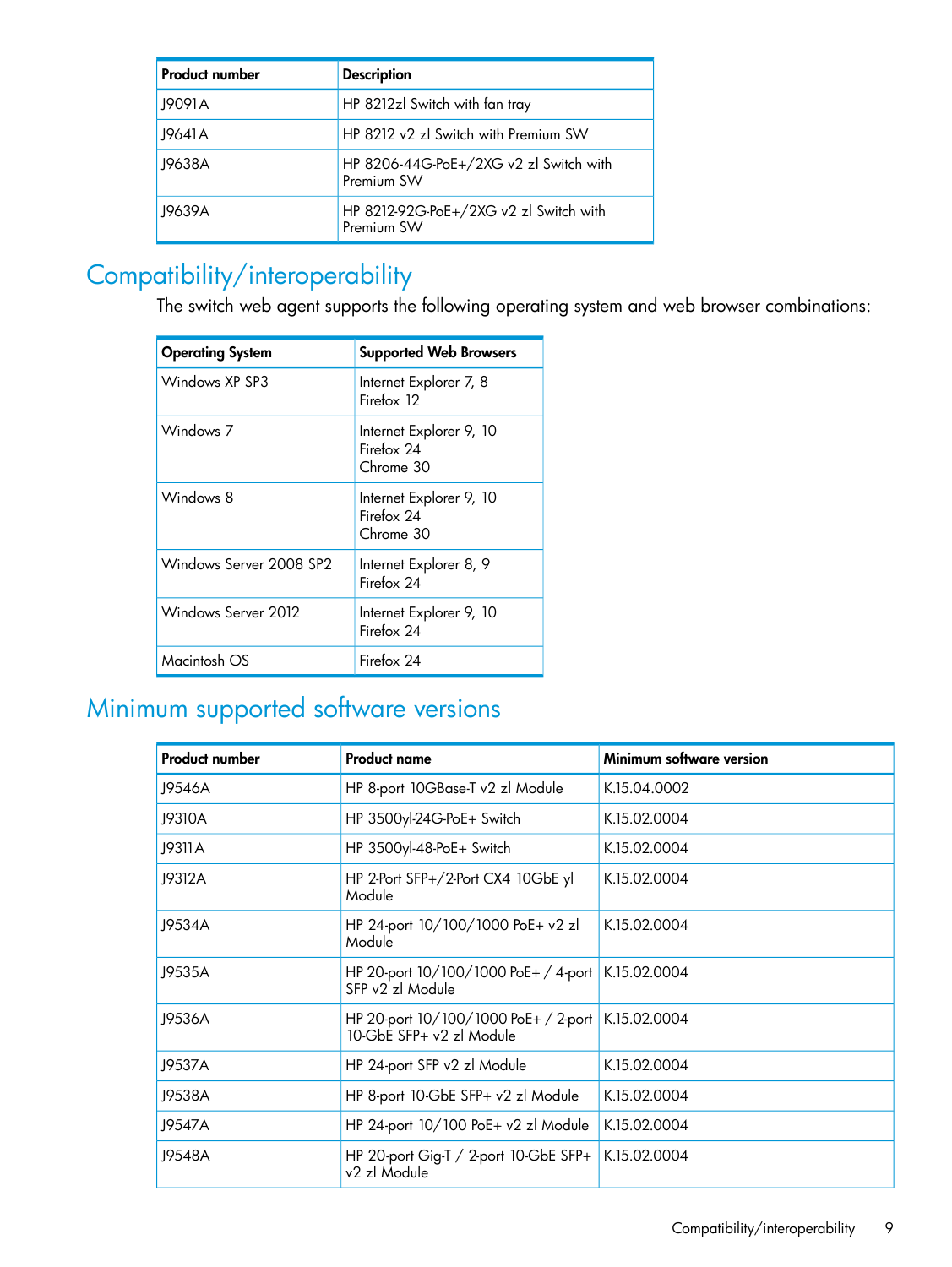| <b>Product number</b>                                    | <b>Product name</b>                                                                 | Minimum software version |
|----------------------------------------------------------|-------------------------------------------------------------------------------------|--------------------------|
| J9549A                                                   | HP 20-port Gig-T / 4-port SFP v2 zl<br>Module                                       | K.15.02.0004             |
| J9550A                                                   | HP 24-port Gig-T v2 zl Module                                                       | K.15.02.0004             |
| J9637A<br>HP 12-port Gig-T / 12-port SFP v2 zl<br>Module |                                                                                     | K.15.02.0004             |
| 19475A                                                   | HP 8206zl Switch Base System                                                        | K.14.34                  |
| J9307A                                                   | HP 24-Port 10/100/1000 PoE+ zl<br>Module                                            | K.14.34                  |
| J9308A                                                   | HP 20-Port 10/100/1000 PoE+/4-port<br>MiniGBIC zl Module                            | K.14.34                  |
| J9478A                                                   | HP 24-port 10/100 PoE+ zl Module                                                    | K.14.34                  |
| J9447A                                                   | HP 5406zl-48G-PoE+ Switch                                                           | K.14.34                  |
| J9448A                                                   | HP 5412zl-96G-PoE+ Switch                                                           | K.14.34                  |
| J9470A                                                   | HP 3500-24 Switch                                                                   | K.14.34                  |
| J9471A                                                   | HP 3500-24-PoE Switch                                                               | K.14.34                  |
| J9472A                                                   | HP 3500-48 Switch                                                                   | K.14.34                  |
| J9473A<br>HP 3500-48-PoE Switch                          |                                                                                     | K.14.34                  |
| HP Switch 6600-48G<br>J9263A                             |                                                                                     | K.14.34                  |
| J9452A                                                   | HP Switch 6600-48G-4XG                                                              | K.14.34                  |
| J9263A                                                   | <b>HP Switch 6600-24G</b>                                                           | K.14.34                  |
| J9264A                                                   | HP Switch 6600-24G-4XG                                                              | K.14.34                  |
| J9265A                                                   | HP Switch 6600-24XG                                                                 | K.14.34                  |
| J9154A                                                   | HP ONE Services zl Module                                                           | K.13.51                  |
| J9051A, J9052A                                           | HP Wireless Edge Services zl Module,<br>HP Redundant Wireless Services zl<br>Module | K.12.43                  |
| J8715A, J8715B                                           | HP Switch 8212zl Base System                                                        | K.12.31                  |
| J8993A, J8994A                                           | Premium Features on Series 3500yl and<br>5400zl Switches                            | K.11.33                  |
| J8706A                                                   | HP Switch 5400zl 24p Mini-GBIC<br>Module                                            | K.11.33                  |
| J8708A                                                   | HP Switch 5400zl 4p 10-GbE CX4<br>Module                                            | K.11.33                  |
| J8992A                                                   | HP Switch 6200yl-24G-mGBIC                                                          | K.11.33                  |
| J8694A                                                   | HP Switch 3500yl 2p 10GbE $X2 + 2p$<br>CX4 Module                                   | K.11.17                  |

## <span id="page-9-0"></span>**Enhancements**

This section lists enhancements found in the K.15.12 branch of the software. Software enhancements are listed in reverse-chronological order, with the newest on the top of the list. Unless otherwise noted, each software version listed includes all enhancements added in earlier versions.

NOTE: The number that precedes the enhancement description is used for tracking purposes.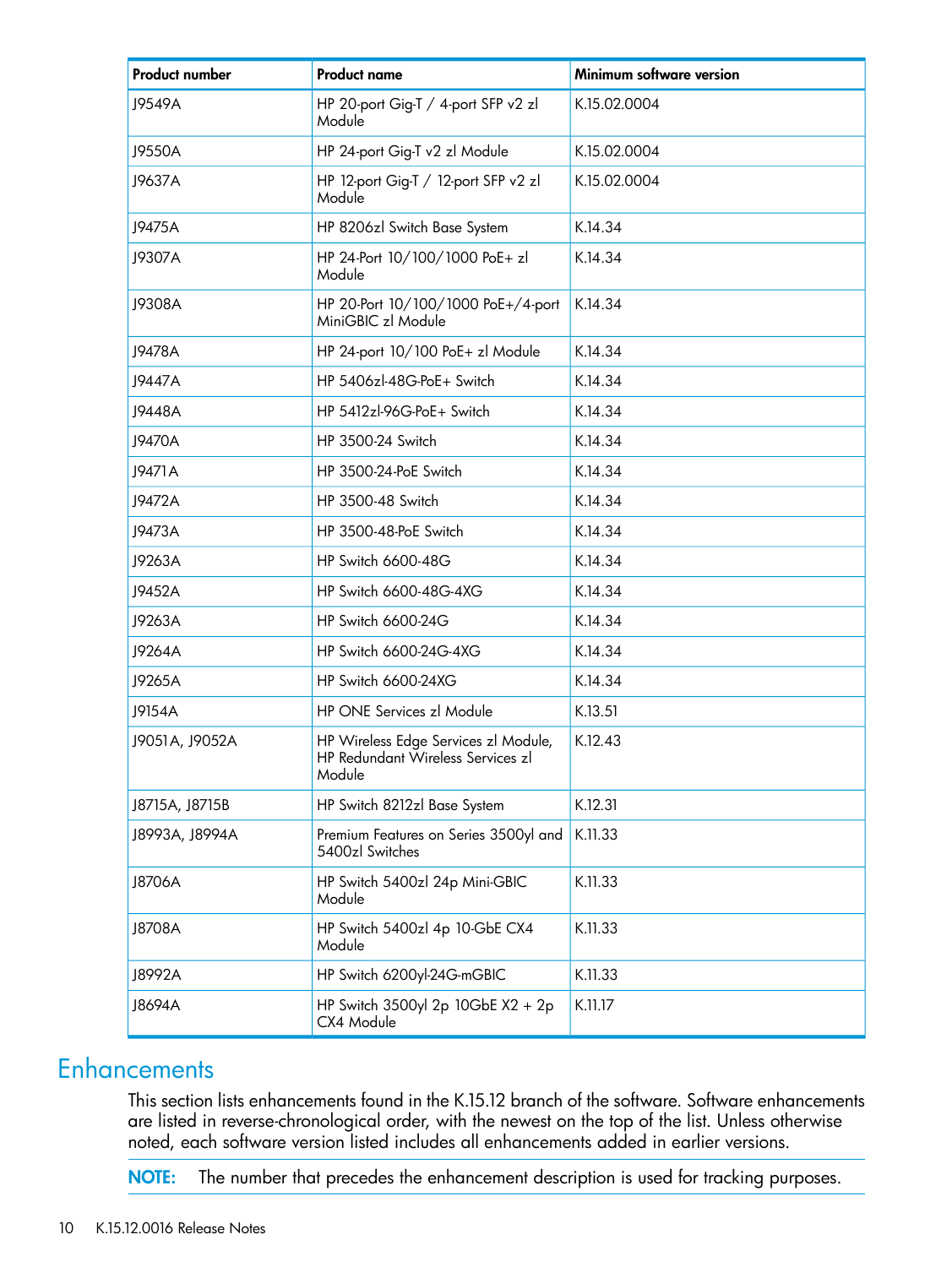## Version K.15.12.0016

<span id="page-10-1"></span><span id="page-10-0"></span>No enhancements were included in version K.15.12.0016.

## Version K.15.12.0015

<span id="page-10-2"></span>No enhancements were included in version K.15.12.0015.

#### Version K.15.12.0014

<span id="page-10-3"></span>No enhancements were included in version K.15.12.0014.

#### Version K.15.12.0013

<span id="page-10-4"></span>Version K.15.12.0013 was never built.

#### Version K.15.12.0012

<span id="page-10-5"></span>No enhancements were included in version K.15.12.0012.

## Version K.15.12.0011

<span id="page-10-6"></span>No enhancements were included in version K.15.12.0011.

## Version K.15.12.0010

<span id="page-10-7"></span>No enhancements were included in version K.15.12.0010.

#### Version K.15.12.0009

<span id="page-10-9"></span><span id="page-10-8"></span>No enhancements were included in version K.15.12.0009.

#### Version K.15.12.0008

<span id="page-10-10"></span>Version K.15.12.0008 was never released.

#### Version K.15.12.0007

<span id="page-10-11"></span>No enhancements were included in version K.15.12.0007.

## Version K.15.12.0006

#### Clarify Port VLAN Tagged Status.

<span id="page-10-12"></span>CR\_0000123824 Clarify Port VLAN Tagged Status. This enhancement allows the identification of ports as access, trunk, or voice. The show interfaces command has added the **status** option, which displays tagged and untagged VLAN information for a port. See "Static Virtual LANs (VLANs)" in the *Advanced Traffic Management Guide* for your switch.

#### Event Log Severity Changes

<span id="page-10-13"></span>0000119734 The default severity status of several event log messages has been changed from informational to warning. See the *Event Log Message Reference Guide* for more information about event log messages.

#### RADIUS IPv6

PR\_0000072866, CR\_0000077692 RADIUS IPv6. This enhancement adds IPv6 capabilities for the RADIUS client. The Network Access Server is now able to use IPv6 addresses as well as communicating with IPv6 RADIUS servers. See "RADIUS Authentication, Authorization, and Accounting" in the *Access Security Guide*. See also the *IPv6 Configuration Guide* for your switch.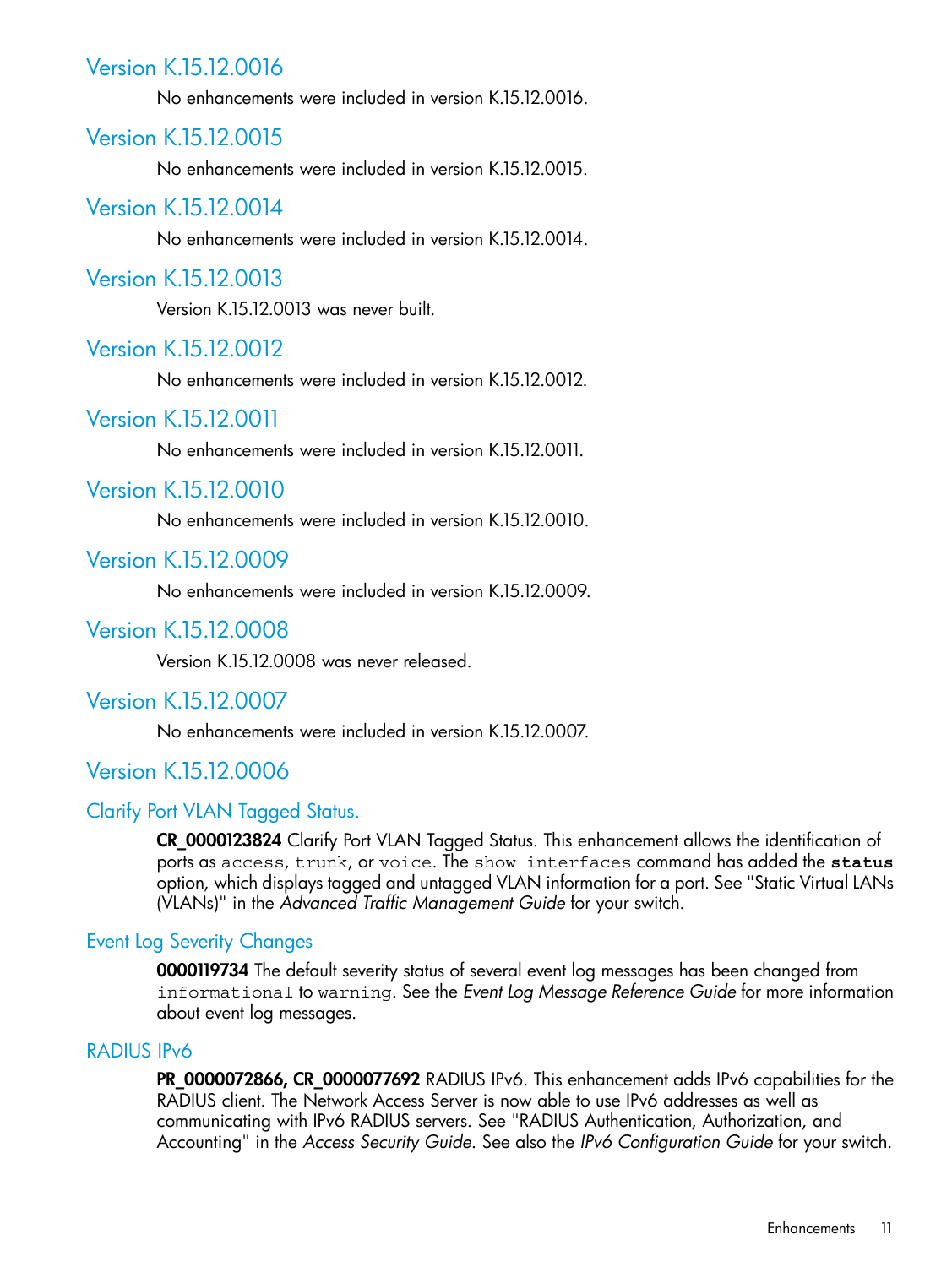#### Readable Interface Names in Traps

<span id="page-11-0"></span>CR 0000113486 The SNMP trap notification messages for linkup and linkdown events on an interface now include IfDesc and IfAlias var-bind information. For more information on SNMP traps, see "Configuring for Network Management Applications" in the *Management and Configuration Guide* for your switch.

#### **Strict Priority Queueing**

<span id="page-11-2"></span><span id="page-11-1"></span>CR\_0000122671 The switches currently implement priority-to-queue mapping as defined in the IEEE 802.1D-2004 Annex G standard. Another standard, IEEE 802.1Q-2005, defines a slightly different mapping where the ordering of priorities 0-2 is changed. This enhancement allows you to configure the switch to follow either standard.

## **Fixes**

Software fixes are listed in reverse-chronological order, from newest to oldest software version. Unless otherwise noted, each software version listed below includes all the software fixes and enhancements added in previous versions listed below.

<span id="page-11-4"></span><span id="page-11-3"></span>NOTE: The number that precedes the fix description is used for tracking purposes.

## Version K.15.12.0016

#### **Authentication**

<span id="page-11-5"></span>CR\_0000148832 A switch configured with RADIUS authentication for primary login, and local authentication for secondary login fails to use local authentication when RADIUS servers do not respond. In that situation, the switch console is not accessible to valid users.

#### BPDU Protection

<span id="page-11-6"></span>CR\_0000144148 If VLAN 1 is not enabled on the link between a switch running rapid PVST and a switch running any Spanning Tree version, a rapid PVST switch configured for BPDU protection does not shut down the port when it receives a BPDU from the neighboring switch. However, the BPDUs are correctly dropped.

#### CLI

<span id="page-11-8"></span><span id="page-11-7"></span>**CR** 0000143652 The switch does not allow the  $1$ ockout-mac command to be configured for a MAC address that is all zeros (000000-000000).

#### **Counters**

<span id="page-11-9"></span>CR\_0000148671 The output of show ip counters ipv6 gives incorrect values.

#### **Management**

CR 0000155914 When rebooting the chassis many times, the Standby Management Module (SMM) may sometimes fail to boot up properly or crash during the reboot.

#### PoE

CR\_0000147518 After reboot, pre-standard detection of PoE devices does not function correctly on a 2920 or 3800 stack, if the stack commander is a non-PoE switch.

CR\_0000148808 After disabling PoE on one or more ports, the output of show cpu slot <slot-number> shows an increase in CPU utilization of 15% or more.

CR\_0000155619 Some Unify IP phones exhibit a PoE incompatibility with some HP switches, which might result in a hard failure of the phone. For more information, see the customer advisory at [http://h20564.www2.hp.com/portal/site/hpsc/public/kb/docDisplay/?docId=c04438506.](http://h20564.www2.hp.com/portal/site/hpsc/public/kb/docDisplay/?docId=c04438506)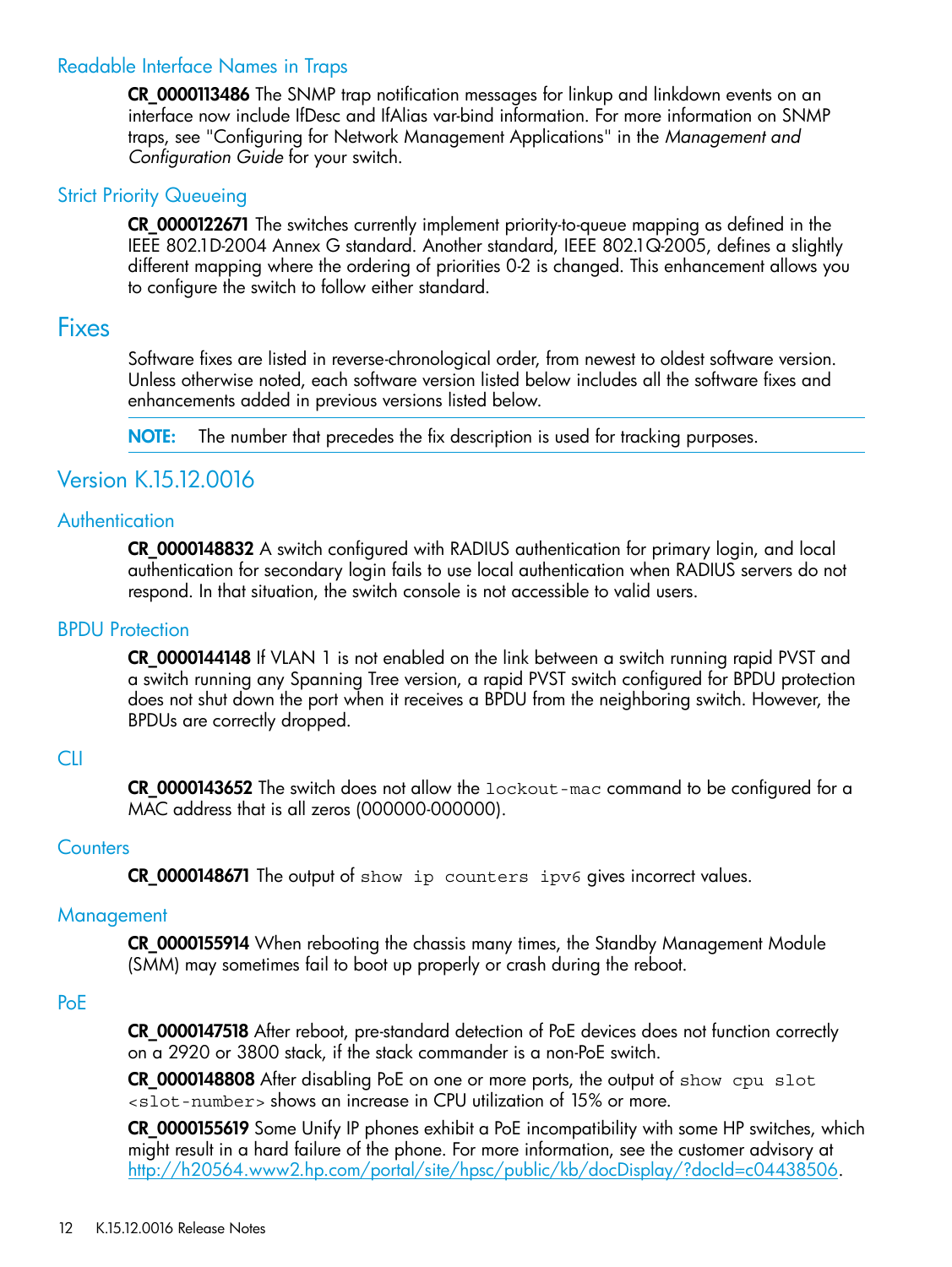#### RADIUS

<span id="page-12-1"></span><span id="page-12-0"></span>CR\_0000149657 Configuration of multiple RADIUS servers via SNMP fails if a createAndWait mechanism is used.

#### Rate Limiting

<span id="page-12-2"></span>CR\_0000147093 If rate limiting is applied on the port that connects adjacent OSPF routers, the adjacency is lost after a switch reboot. This issue affects v2 zl modules and 3800 switches.

#### sFlow

<span id="page-12-3"></span>CR\_0000147660 In an IPv6-only environment with Stateless Address Autoconfiguration, sFlow incorrectly uses the link-local address as the agent ID.

#### SNMP

CR\_0000147370 After using SNMP to configure a RADIUS server on the switch, the switch does not allow a login until the switch is rebooted.

<span id="page-12-4"></span>CR 0000152823 Duplicate RADIUS servers are allowed if the SNMP createAndWait mechanism is used.

#### Switch Initialization

<span id="page-12-5"></span>CR\_0000149065 When the switch is rebooted, one module takes about 10 seconds longer to come online than the other modules.

#### **TELNET**

<span id="page-12-7"></span><span id="page-12-6"></span>CR\_0000142571 While a user is being authenticated by a RADIUS server, issuing the show access-list radius all command from a TELNET session might cause the TELNET session to hang.

## Version K.15.12.0015

#### **Counters**

CR\_0000141119 The output of show ip counters is incorrect when routing is enabled for IP, IPv6, or multicasts.

<span id="page-12-8"></span>CR\_0000143860 On a switch configured with rapid PVST and BPDU protection, the output of the command show spanning-tree bpdu-protection shows zero errant BPDUs received, even when the switch has disabled a port due to receiving a BPDU. This is a display issue only, both rapid PVST and BPDU protection function properly.

#### Crash

CR\_0000133659 With sFlow enabled and IPv6 configured on a VLAN, the switch might reboot unexpectedly with a message similar to Software exception at sflow.c:5563 -- in 'mEaseCtrl', task ID = 0x3c8c1680.

CR 0000137552 With OSPF enabled, if one switch has jumbo frames enabled but the link partner does not, the switch might reboot unexpectedly with a message similar to Software exception at block.c:1158 -- in 'SIGIO Task', task ID = 0xa94f800 -> Routing Stack: Assert.

CR\_0000141877 With MSTP enabled, when the event log receives a large number of entries in a very short time, the switch might reboot unexpectedly with a message similar to Software exception at svc misc.c:865 -- in 'mMstpCtrl', task ID = 0xa953140 -> Failed to calloc 700 bytes.

**CR 0000144879** The switch might reboot unexpectedly in the following situations: 1) The switch is running 15.08 or earlier software, is configured to drop frames that have a destination address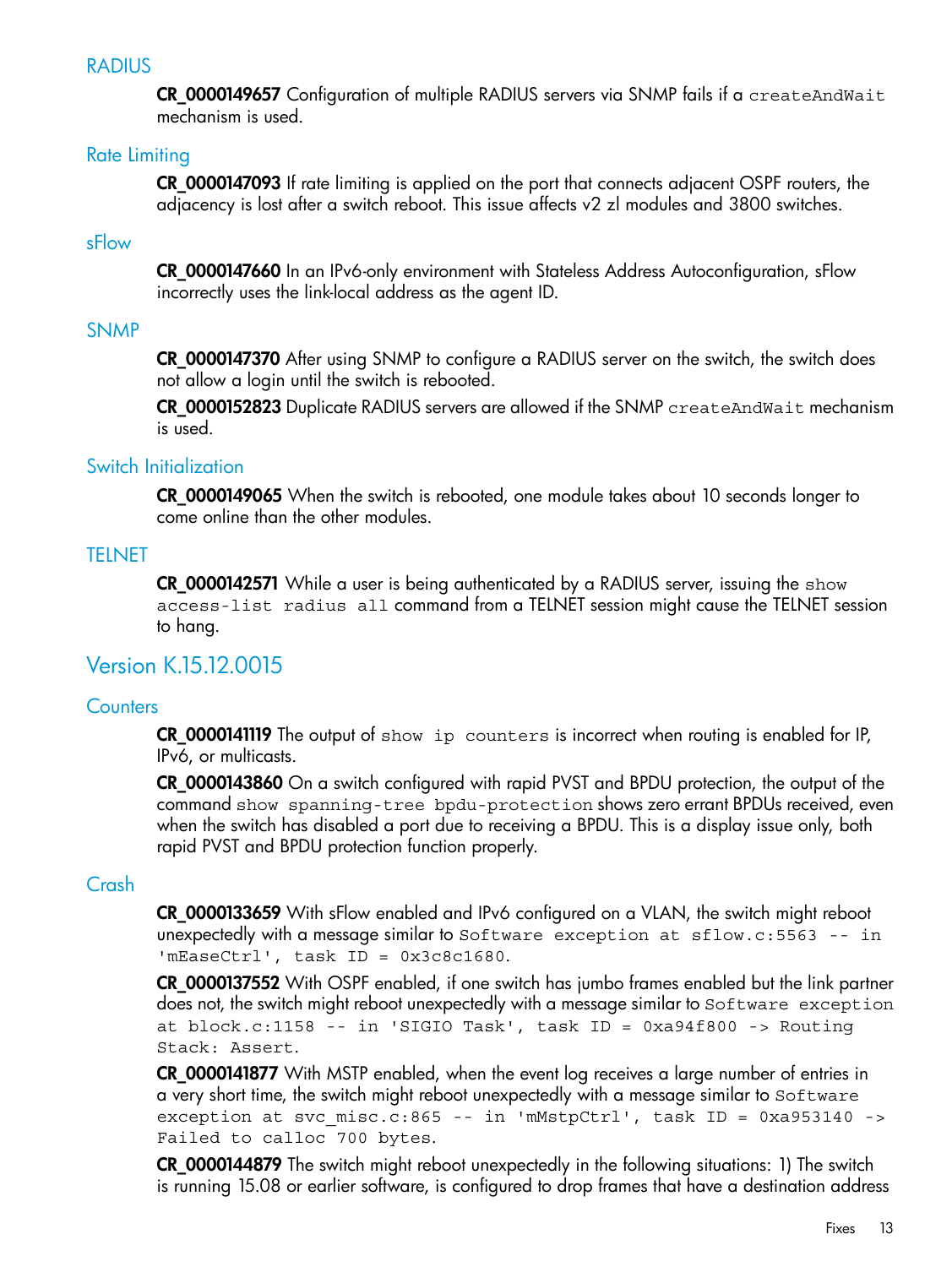of 01:00:0c:cc:cc:cd, and has PVST filtering or PVST protection enabled. Then the switch is updated to 15.09 or later software. 2) The switch is running 15.09 or later software, is configured to drop frames that have a destination address of 01:00:0c:cc:cc:cd, and then PVST filtering or PVST protection is enabled. The switch reboots unexpectedly with a message similar to Software exception at bttfLearn.c:2616 -- in 'mLpmgrCtrl', task ID = 0xa98a9c0 -> Mac Table Error.

CR\_0000146306 The switch uses TCP connections internally for inter-process communication. In a situation where an internal loopback TCP socket pair receives stimulus after an extended period of idle time, the switch might reboot unexpectedly with a message similar to NMI event SW:IP=0x00e20c1c MSR:0x02029200 LR:0x00e077d0 cr: 0x44000400 sp:0x02b03c58 xer:0x00000000 Task='InetServer' Task ID=0xab31000.

#### Distributed Trunking

<span id="page-13-1"></span><span id="page-13-0"></span>CR\_0000144697 Distributed Trunking LACP links do not come up when connected to non-HP devices such as Solaris Unix systems.

#### IGMP

CR\_0000138408 Joins sent by clients in response to a Group Specific Query are not forwarded by the Querier, causing the clients to lose the stream.

<span id="page-13-2"></span>CR\_0000140514 After disabling IGMP forwarding on a port, multicast traffic incorrectly continues to flow from that port.

#### **Mirroring**

<span id="page-13-3"></span>CR\_0000145818 With more than one remote mirroring session configured on a VLAN, if the user deletes a VLAN with a lower number than the VLAN being mirrored, all mirrors except the lowest-numbered mirror session are removed from the mirrored VLAN.

#### **Multicast**

<span id="page-13-4"></span>CR\_0000138817 When a multicast stream is sent to a reserved multicast address, a General Query might not be not forwarded by the switch, causing clients to be dropped from the multicast stream.

#### **OSPF**

<span id="page-13-5"></span>**CR 0000134463** When the router receives multiple duplicate LSAs in a short time period, the router does not acknowledge them all in time, which causes OSPF adjacencies to be lost and then re-formed.

CR\_0000147711 Link State Advertisements (LSAs) are retransmitted by the router before the retransmit timer expires. This improves the original OSPF fix (CR\_0000134463).

#### Switch Hang

<span id="page-13-6"></span>CR\_0000142411 On a switch configured for Web or MAC authentication plus MSTP plus Distributed Trunking with keepalive, with high levels of reauthentication occurring on multiple ports, the switch might appear to hang and be unreachable for remote management. The console is initially accessible, but issuing a show command might cause the console to also hang. This affects LACP and LLDP protocols, as seen by neighboring switches.

CR 0000146247 With both authentication and accounting enabled, the switch might become unresponsive to management, requiring a reboot to recover.

#### TELNET

CR 0000127908 Continuous logging on and then logging off via TELNET might cause the switch to believe all TELNET sessions are in use, and no additional TELNET sessions can be established.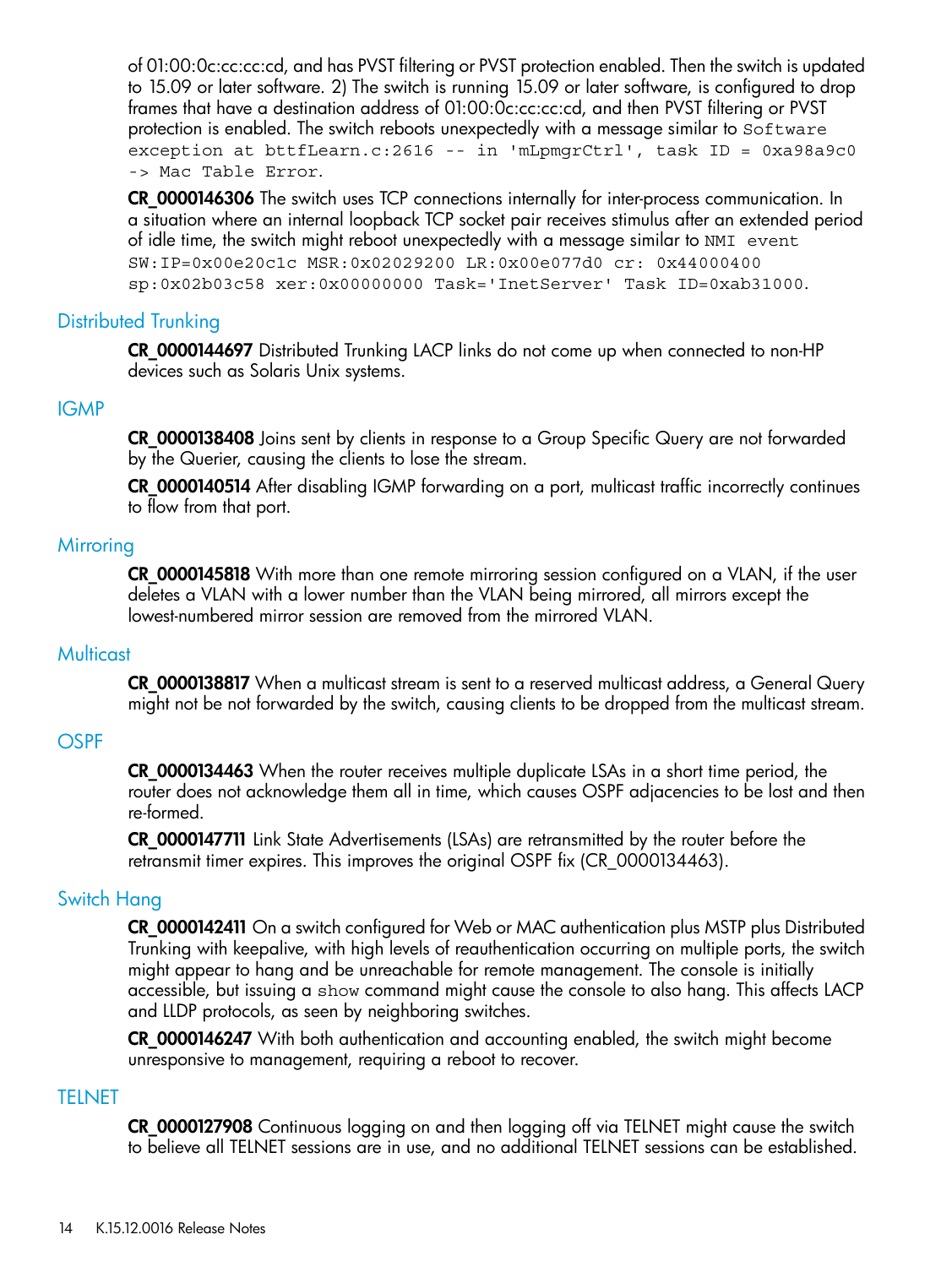## <span id="page-14-0"></span>Version K.15.12.0014

#### BGP

<span id="page-14-2"></span><span id="page-14-1"></span>CR 0000138230 When BGP has equal cost routes, but one route is preferred due to a higher configured weight, the outputs of show ip bgp and show ip route show that the router uses the wrong route.

#### CLI

<span id="page-14-3"></span>CR\_0000138041 The command show ipv6 ospf3 link-state area-scope does not display any output when more than 25 VLANs are configured on the switch.

#### **Counters**

<span id="page-14-4"></span>CR\_0000142198 When a trunk configured for sFlow polling is simultaneously queried via SNMP, all counter values for the trunk are zero.

#### Crash

CR\_0000118056 The switch experiences a loss of free memory each time the show ip ospf link-state detail or display ospf lsdb network or display ospf lsdb router command is issued. When memory is no longer available, the switch reboots unexpectedly with a message similar to Software exception at block.c:1165 -- in 'SIGIO Task', task ID = 0xa989fc0 -> Routing Stack: Assert.

CR\_0000141095 When a switch port is configured for MAC authentication with the addr-moves parameter, if a client on that port moves to a different port, the switch might reboot unexpectedly with a message similar to Software exception at  $hwBp.c:218 - -$  in 'fault handler', task ID = 0xa5df1c0 -> MemWatch Trigger: Offending task 'mWebAuth'. Offending IP=0xb35494.

CR\_0000142134 With outbound queue monitoring configured (qos watch-queue <PORT>), a switch module or port bank might reboot unexpectedly with a message similar to Software exception at alloc free.c:793 -- in 'mAsicUpd', task ID = 0x61e7b00 -> buf already freed by 0x061E7B00, op=0x00500079.

<span id="page-14-5"></span>CR\_0000143067 Under extremely heavy traffic loads, repeated port toggling might cause the switch to reboot unexpectedly with a message similar to Software exception at bgp\_tsi.c:361 -- in 'eRouteCtrl', task ID = 0xa95fcc0 -> Routing Stack: Assert Failed.

#### Display Issue

<span id="page-14-6"></span>CR\_0000140830 When terminal length is changed from the default of 24, the config file display is truncated, and the outputs of **show logging** and show interfaces might be interleaved in the output of show tech all.

#### Meshing

CR\_0000143068 Multicast traffic and unicast traffic with unknown destination addresses are not routed over the mesh.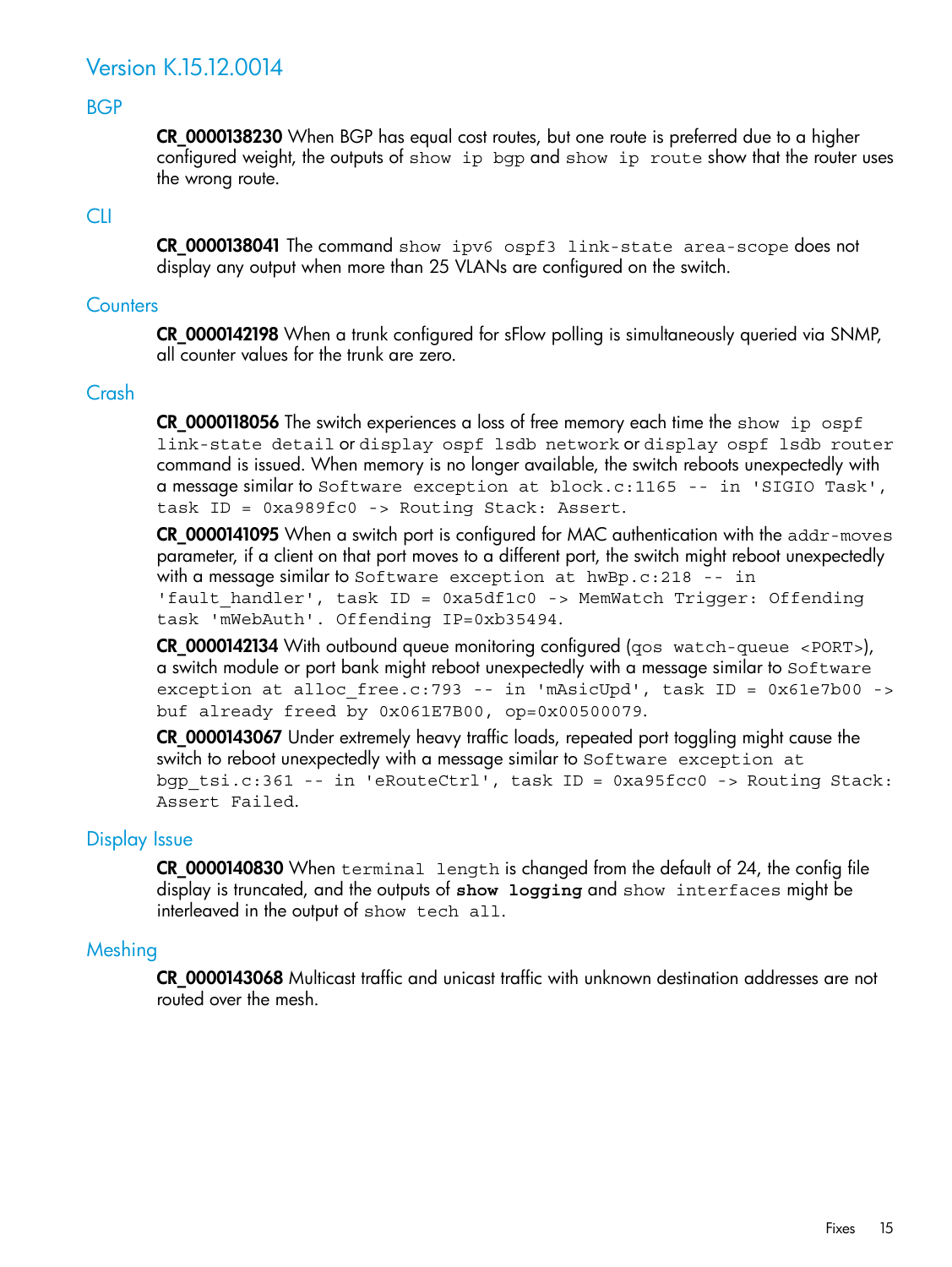#### Nonstop Switching

<span id="page-15-0"></span>CR\_0000133990 After a management module failover of an 8200zl switch configured for Nonstop switching, one or more of the following issues might be observed:

- The output of show system fans displays Fan Failed for all fans.
- The output of show system power-supply displays Not Present for all power supply slots.
- <span id="page-15-1"></span>The output of walkmib hpicfsensortable displays hpicfSensorIndex. $0 = 0$ .

#### **RADIUS**

<span id="page-15-2"></span>CR\_0000138258 In some situations, the switch response to Change of Authorization and Disconnect Messages from the RADIUS server is sent from an incorrect source IP address, which the RADIUS server therefore ignores.

#### Spanning Tree

<span id="page-15-3"></span>CR\_0000143817 With a switch configured for MSTP, if the spanning tree mode is changed to force-version rstp-operation and then a second management module (or stack member) is inserted, the switch might reboot unexpectedly with a message similar to Health Monitor: Read Error Restr Mem Access HW Addr=0xe59ff10c IP=0x779004c Task='mMstpCtrl' Task ID=0x13af9740 fp: 0x0d372620 sp:0x0d372604 cpsr: 0x6000001f.

## Version K.15.12.0013

<span id="page-15-5"></span><span id="page-15-4"></span>Version K.15.12.0013 was never built.

## Version K.15.12.0012

#### **Config**

CR\_0000124808 A switch that is upgraded from K.14 to K.15 software or from W.14 to W.15 software has a tilde erroneously added to the community name specified in the snmp-server host command.

<span id="page-15-6"></span>CR\_0000138447 After a switch software update, SNMP community access privileges are incorrectly changed by the switch. The output of show snmp-server and the output of a walkmib command give different results, and neither output represents how the switch actually behaves for Manager or Operator access. This issue was introduced with CR\_0000122623; if the access settings were configured on a switch without the CR\_0000122623 fix, after updating to software with the CR\_0000122623 fix the settings are changed.

#### CPU Utilization

<span id="page-15-7"></span>CR\_0000129968 Entering some commands such as show flash results in very slow console response, and switch CPU utilization of 100%.

#### Crash

CR\_0000115372 The switch might reboot unexpectedly with a message similar to NMI event SW:IP=0x00000000 MSR:0x00000000 LR:0x00000000 cr: 0x00000000 sp:0x00000000 xer:0x00000000 Task='InetServer' Task ID=0xaad3000.

CR\_0000135900 In some situations it is possible for the switch to reboot unexpectedly with a message similar to Software exception at alloc free.c:646 -- in 'eDrvPoll', task ID = 0xa9a7a80 -> buf already freed by 0x0A9A7D40, op=0x0006003E. CR\_0000137288 With SNTP configured, in a rare situation after a time update, the switch might reboot unexpectedly with a message similar to Health Monitor: Invalid Instr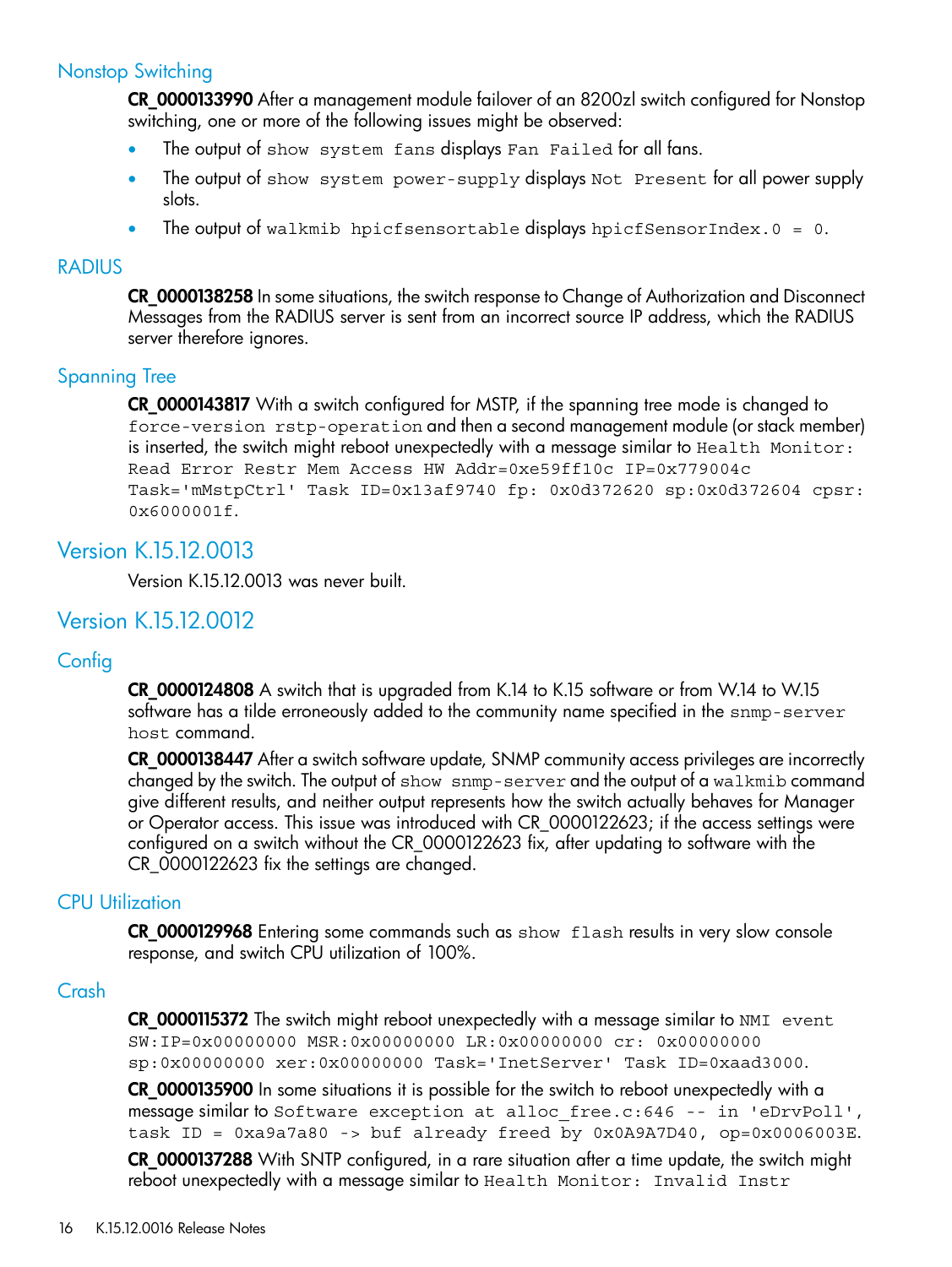Misaligned Mem Access HW Addr=0x31352e30 IP=0x31352e30 Task='mDebugCtrl' Task ID=0x3c9558c0 sp:0x11f92cd0 lr:0x31352e31 msr: 0x02029200 xer: 0x00000000 cr: 0x28000800.

CR\_0000138879 After boot, a switch that has a syslog server and an IPv6 address configured might become unresponsive to management, and after a period of time the switch might reboot repeatedly with a message similar to NMI event SW:IP=0x001517d4 MSR:0x02029200 LR:0x0015178c cr: 0x28000400 sp:0x03aae0e0 xer:0x00000000 Task='mDebugCtrl' Task ID=0xa9f8000.

CR 0000142271 The v2 zl modules in a switch might reboot unexpectedly, or the switch itself might reboot unexpectedly, after repeated link toggling of v2 zl module ports or 3800 ports.

<span id="page-16-0"></span>CR\_0000142755 The switch might reboot unexpectedly after repeated link toggling of fiber ports.

#### Guaranteed Minimum Bandwidth

<span id="page-16-1"></span>CR\_0000136039 When the switch is configured to use fewer than the default of 8 queues, packets in lower-priority queues might be unintentionally dropped.

#### ICMP

<span id="page-16-2"></span>CR\_0000134682 The switch does not log an unsolicited ICMP reply unless it has first pinged some (any) IP address. Also, unsolicited ICMP reply log messages are sometimes associated with the DEFAULT\_VLAN instead of the VLAN of the incoming unsolicited ICMP reply.

#### Jumbo Frames

CR\_0000137961 When jumbo frames are enabled on any VLAN, OSPF fails to establish an adjacency after a switch reboot, and RIP updates might not be accepted by the router.

<span id="page-16-3"></span>CR\_0000141474 When jumbo frames are enabled on any VLAN, OSPF fails to establish an adjacency after a switch reboot, and RIP updates might not be accepted by the router. This fix improves the original Jumbo Frames fix (CR\_0000137961).

#### **Mirroring**

<span id="page-16-4"></span>CR\_0000134191 IP connectivity to the mirror endpoint switch might be intermittent when remote mirroring is configured on the management VLAN, and mirroring is configured for traffic in both directions.

#### **OSPF**

<span id="page-16-6"></span><span id="page-16-5"></span>CR\_0000137616 When the switch is configured as an OSPF neighbor, and the neighbor changes time, OSPF adjacency temporarily drops.

#### Policy Based Routing

<span id="page-16-7"></span>CR\_0000134936 The show statistics policy counter is not reset by the clear statistics policy command.

#### sFlow

CR\_0000134427 sFlow sampling of multicast packets sometimes results in duplicate packets that can cause pixelation of video or other degradation of the multicast stream.

#### TFTP

CR\_0000132721 Certain lines in the configuration file are sometimes incorrectly changed when imported via TFTP. For example, the configuration entry snmp-server community public unrestricted might have the unrestricted parameter removed when the config file is downloaded via TFTP.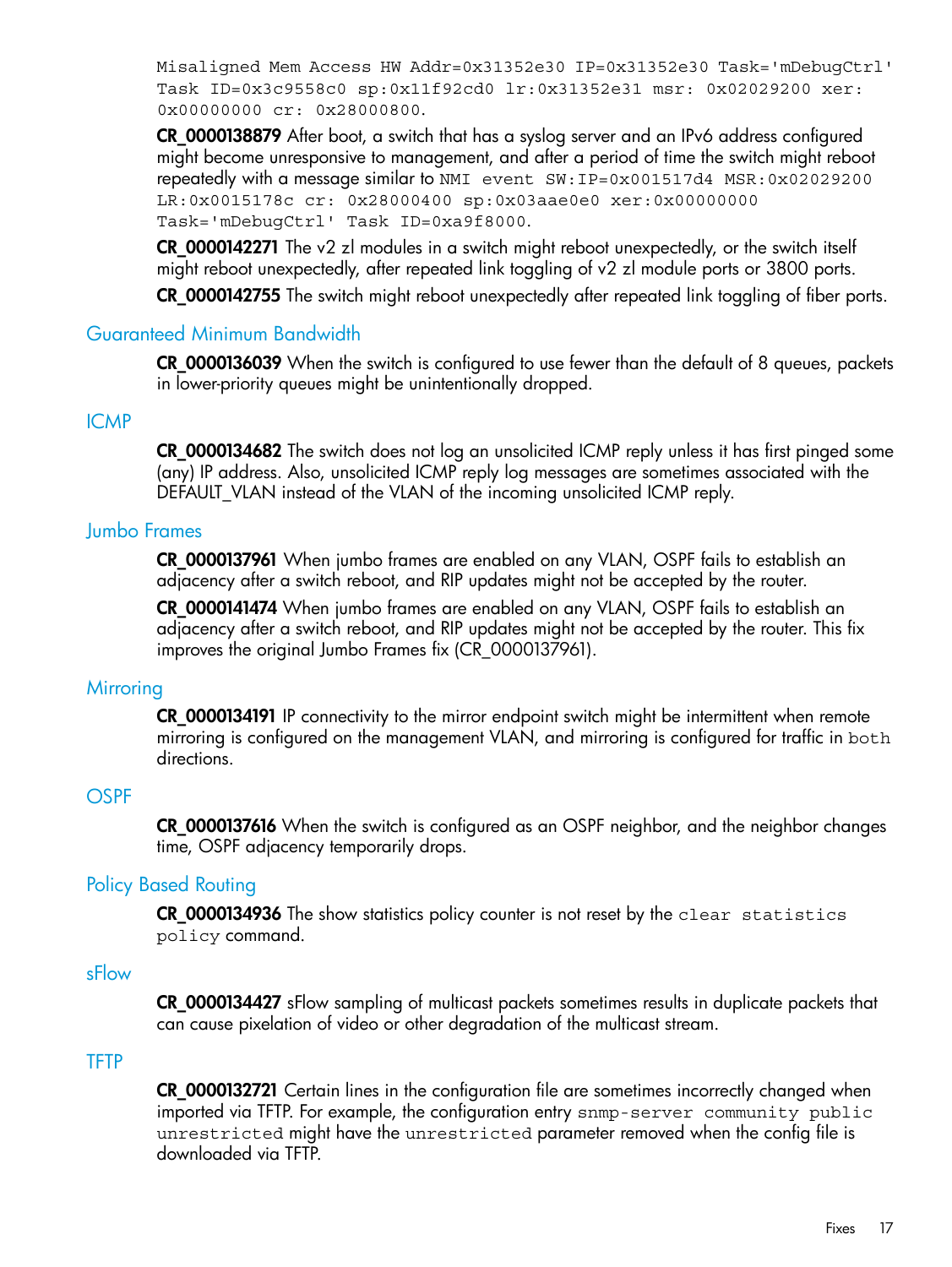#### Web Management

<span id="page-17-0"></span>CR\_0000139666 Customers using a browser that does not support the X-Frame-Options tag, and who have an open Web management session and then initiate another browser session, could be vulnerable to cross-frame scripting.

<span id="page-17-1"></span>CR 0000140379 A self-signed SSL certificate and a CA-generated certificate cannot use an organizationName, organizationalUnitName, localityName, stateOrProvinceName longer than 40 characters. With this fix, the limit is 64 characters.

## <span id="page-17-2"></span>Version K.15.12.0011

#### **Accounting**

<span id="page-17-3"></span>CR\_0000133762 If a Windows system is configured for both computer authentication and user authentication, accounting might not function properly.

#### **DHCP**

<span id="page-17-4"></span>CR\_0000137877 A switch acting as a DHCP relay agent sends two DHCP packets, one of which incorrectly has the source MAC address of the client instead of the switch.

#### Guaranteed Minimum Bandwidth

<span id="page-17-5"></span>CR\_0000138064 When a 10-Gigabit port on a 3800 switch or v2 zl module is operating at 1-Gigabit, low priority queues might become "starved" and drop traffic.

#### PIM-SM

<span id="page-17-6"></span>CR\_0000135871 In some cases, a "join" from a remote host is not properly processed by the switch and the multicast traffic is not forwarded. This has been observed after a host on the same subnet as the multicast source has joined the stream, and a remote host leaves the multicast stream.

#### RADIUS Accounting

<span id="page-17-7"></span>CR\_0000137793 An interim-update status request generates incorrect accounting information in the RADIUS server.

#### Web Management

<span id="page-17-9"></span><span id="page-17-8"></span>CR 0000137792 A self-signed SSL certificate generated via the Web interface cannot use a common name (CNAME) longer than 40 characters. With this fix, the limit is 90 characters.

## Version K.15.12.0010

#### CLI

<span id="page-17-10"></span>CR\_0000137287 The output of show run vlan <VLAN\_ID> omits the no in the configuration entry no ip igmp fastleave. Note that the output of show run gives correct information.

#### **Config**

CR\_0000131054 Setting an operator or manager password on the switch causes four features to be disabled: auto run, DHCP-based config file download from an external tftp server, DHCP-based software image download from an external tftp server, and tftp server functionality within the switch. With this fix, more accurate messages are sent regarding the specific features that are disabled by setting the operator or manager password.

CR\_0000135481 After boot, a config file that has a trap destination community name with an open parenthesis "(" or a close parenthesis ")" cannot be downloaded to the switch.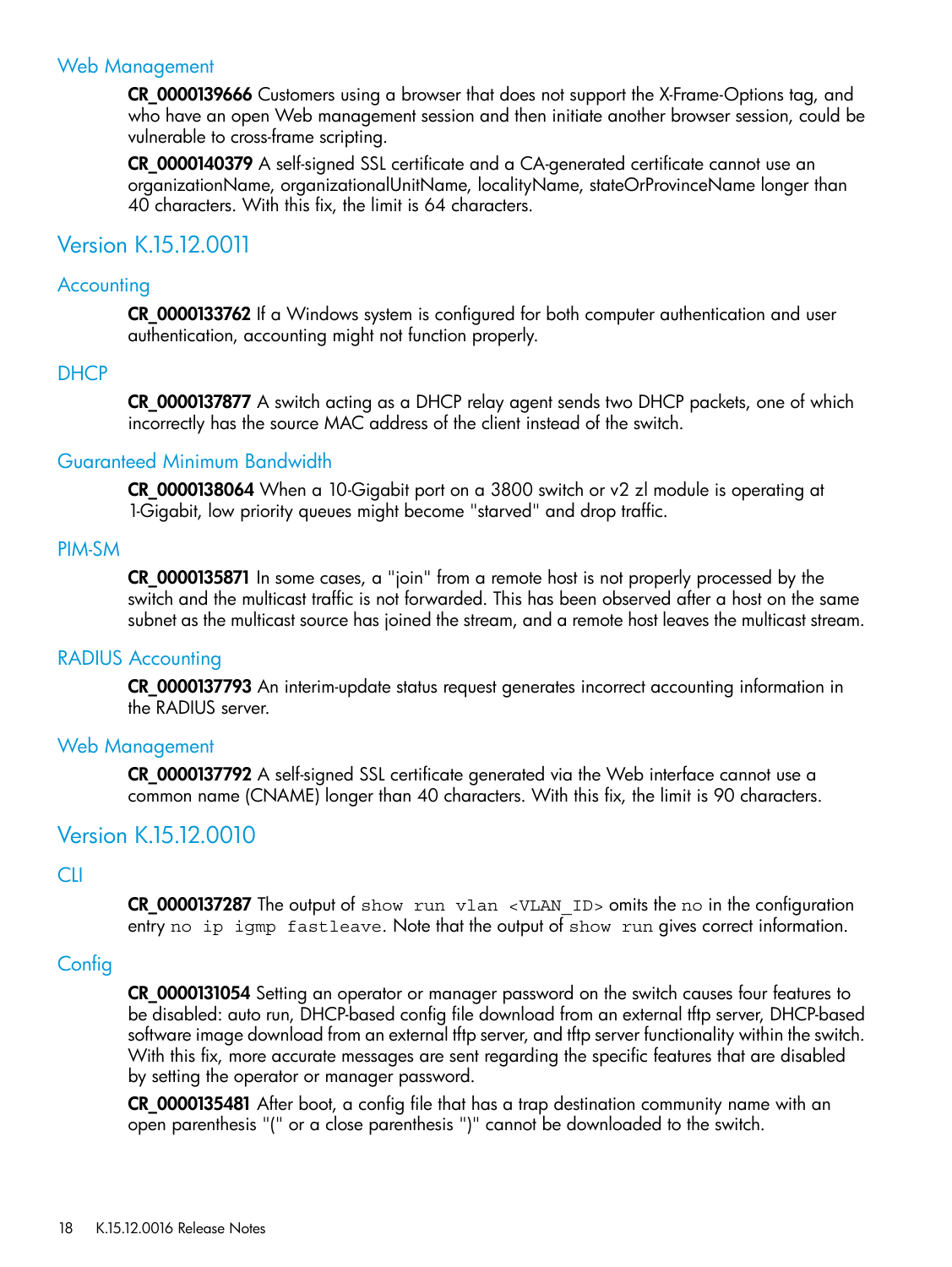## Crash

<span id="page-18-0"></span>CR\_0000127791 In a rare situation the switch might reboot unexpectedly with a message similar to Software exception at rt table.c:.

CR\_0000130339 In some situations, executing the command show snmp-server traps might cause the switch to reboot unexpectedly with a message similar to Software exception at cli snmpv2 action.c:9634 -- in mSess2', task ID = 0x13ab0 -> ASSERT: failed.

CR\_0000131604 Configuring Mac Authentication with a 256-client limit might cause the switch or stack member to reboot unexpectedly.

<span id="page-18-1"></span>**CR 0000131959** With MAC Authentication configured on stacking ports, the switch might reboot unexpectedly with a message similar to Software exception at highAvailHelper.c:1040 -- in 'mRdHelper', task ID = 0x3c9389c0.

#### Distributed Trunking

<span id="page-18-2"></span>**CR 0000135353** With Distributed Trunking and VRRP enabled, when both the VRRP master and backup routers reboot together, the VRRP master might not be reachable by the Distributed Trunking switches.

#### Event Log

<span id="page-18-3"></span>CR\_0000127436 After the switch uptime reaches 497 days, the timestamp entries in the event log become erratic with gaps of several hours or days. In some cases the timestamps revert to previous months and years, even though SNTP updates with those wrong timestamps report the correct date and time.

#### IGMP

CR\_0000132149 Although the RFC requires that the switch with the lowest IP address becomes querier, a switch that is acting as querier stops being querier when it receives a query from a switch with a higher IP address.

CR\_0000135527 A non-querier switch that receives a Join from the querier fails to send further Joins to the querier, resulting in loss of multicast traffic.

<span id="page-18-4"></span>CR\_0000136013 After the switch becomes querier, it does not update the table that defines the querier port, and continues to forward IGMP packets out of the port that previously led to the querier.

#### **Latency**

<span id="page-18-5"></span>CR\_0000132667 After a switch reboot, traffic that flows through the J9538A 8-port 10GbE SFP+ v2 zl Module experiences poor performance.

#### Link

<span id="page-18-6"></span>**CR 0000137549** Gigabit fiber transceivers operate in auto-negotiation mode even if the port is configured for 1000 Mbps full-duplex operation (speed-duplex 1000-full). If both sides of the link are configured as 1000-full, the link goes down after the switch at one side of the link is updated with affected software. This issue was introduced in software version 15.12.0006.

#### MAC Authentication

CR\_0000129991 MAC Authentication fails when the peap-mschapv2 parameter is included in the aaa authentication CLI command.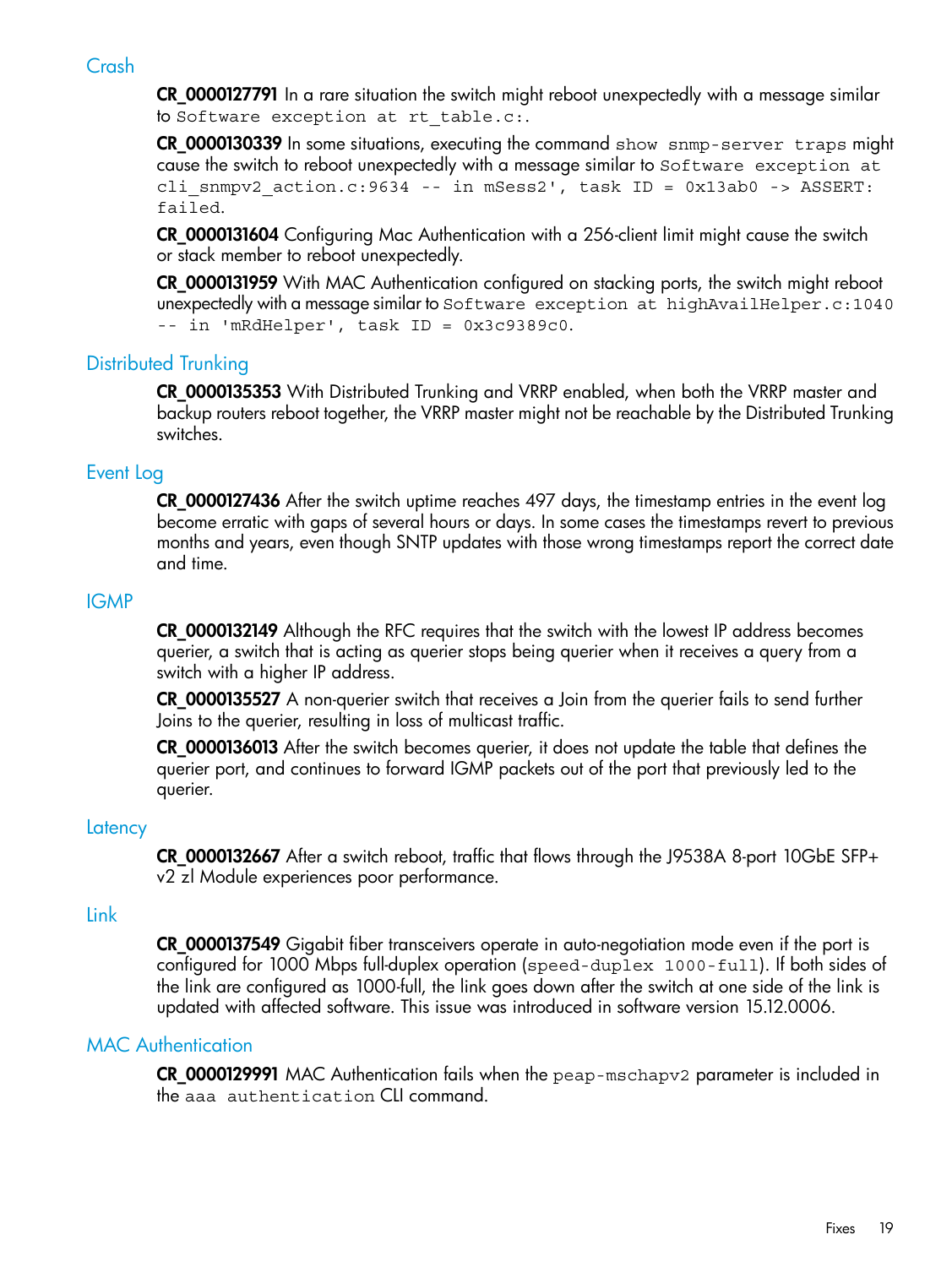#### Menu

<span id="page-19-1"></span><span id="page-19-0"></span>CR\_0000135171 With the Menu interface, if the user navigates to Switch Configuration  $\rightarrow$  IP Configuration and selects Save without changing anything on that screen, OSPF settings are removed from every VLAN.

#### **OpenFlow**

<span id="page-19-2"></span>CR 0000134471 OpenFlow flows are not programmed correctly when RPVST+ is disabled on the OpenFlow member VLAN.

#### Passwords

<span id="page-19-3"></span>**CR 0000134358** Navigating to the security wizard page on a switch that has manager and operator credentials set, a tool such as firebug allows the admin to view passwords in the secwiz.js file. (The admin would have to be logged in with valid credentials to view the passwords.)

#### PIM

<span id="page-19-4"></span>CR\_0000134883 High CPU utilization from PIM message exchanges causes dropped multicast streams.

#### Routing

<span id="page-19-5"></span>**CR\_0000123230** The switch does not forward traffic to a host that has a static route configured with a 32-bit subnet mask. Traces show that the switch never sends an ARP request for that host.

#### sFlow

<span id="page-19-6"></span>CR\_0000128439 When an sFlow-sampled inbound packet is to be routed, the sFlow data gives the wrong output port on the switch.

#### SNMP

<span id="page-19-8"></span><span id="page-19-7"></span>CR\_0000123582 Including the detail parameter in the command show ipv6 ospf3 link-state areascope detail might cause infinite output. This affects the show tech all command, which includes the detail parameter.

#### Web Management

<span id="page-19-9"></span>CR\_0000135883 The Rx Errors column is missing from the Web user interface.

## Version K.15.12.0009

#### Distributed Trunking

<span id="page-19-11"></span><span id="page-19-10"></span>CR\_0000135388 When a MAC address moves from a Distributed Trunk port to a non-Distributed Trunk port, the switch MAC tables sometimes show that MAC address on the wrong port. This fix improves the original Distributed Trunking fix (CR\_0000132286).

## <span id="page-19-12"></span>Version K.15.12.0008

#### Authentication

CR\_0000134114 With both 802.1X and MAC Authentication configured on a port, it is possible for an already-authenticated client to be erroneously moved to the unauthenticated VLAN.

#### Banner MOTD

CR\_0000132198 The login banner is not displayed if the user logs into the switch via the standby or member switch instead of the active or commander switch.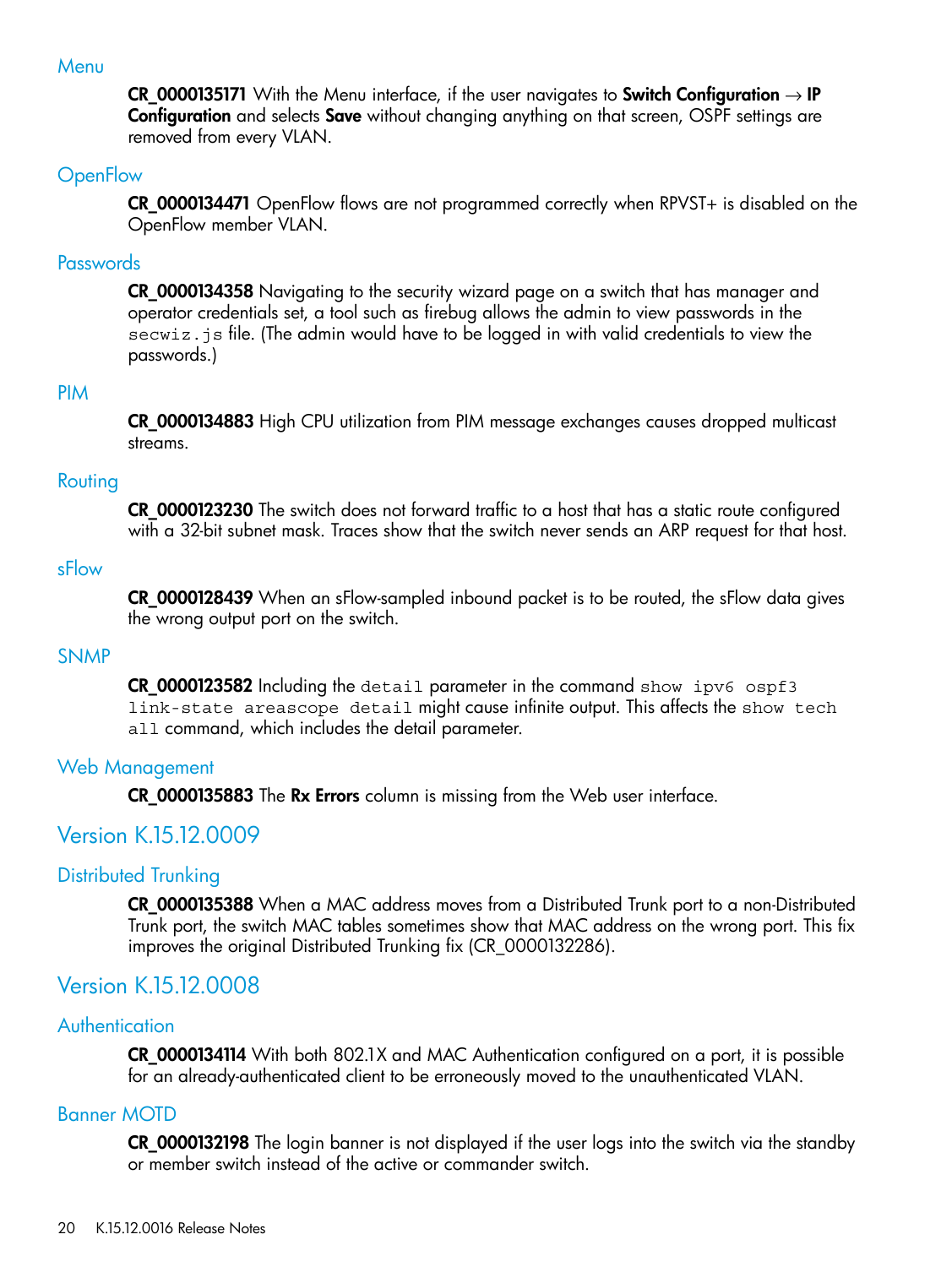**CLI** 

<span id="page-20-1"></span><span id="page-20-0"></span>CR\_0000128124 The output of show monitor and show monitor <mirror\_destination\_number> displays information only for mirror destination #1.

## **Config**

<span id="page-20-2"></span>CR\_0000129797 A config file that has the entry ipv6 ospf3 passive on a tunnel cannot be downloaded to the switch.

## Crash

CR\_0000120116 With OSPF configured, in a rare situation the switch might reboot unexpectedly with a message similar to Software exception at rt table.c:  $4453$  -- in 'eRouteCtrl', task ID = 0xa9c4c00 -> Routing Stack: Assert Failed.

CR\_0000126777 With a combination of interface state changes along with IPV6 address configuration changes, it is possible for the switch to reboot unexpectedly with a message similar to SubSystem 0 went down: 01/24/13 13:31:29, Invalid Instr HW Addr=0x000004a8 IP=0x4a8, Task='mIpCtrl' Task ID=0xa9ca140 sp:0x470aab0 lr:0x723f4c, msr: 0x02029200 xer: 0x20000000 cr: 0x48000400.

<span id="page-20-3"></span>CR\_0000129047 When running commands from multiple simultaneous CLI sessions the switch may reboot with the error message Software exception at hwBp.c:218.

## Distributed Trunking

CR\_0000132286 When a MAC address moves from a Distributed Trunk port to a non-Distributed Trunk port, the switch MAC tables sometimes show that MAC address on the wrong port.

<span id="page-20-4"></span>CR 0000132900 With a switch configured for both Distributed Trunking and MSTP, a MAC address learned on a VLAN that is not part of the Inter-Switch Connection (ISC) might not appear in the MAC table, or might appear on the wrong port. This issue has been observed when all the Distributed Trunk ports are down on the switch that learns the MAC address.

## Dynamic ARP Protection

<span id="page-20-5"></span>CR\_0000132073 When a VLAN is configured for dynamic ARP protection and also DHCP snooping, ARP packets should be forwarded, but are incorrectly dropped when the arp-protect configuration does not include the validate ip option.

## **Fastboot**

<span id="page-20-6"></span>CR\_0000127452 With fastboot enabled, TCP traffic experiences poor performance through ports 4, 5, and 6 of the J9538A 8-port 10GbE SFP+ v2 zl Module.

#### **GVRP**

<span id="page-20-7"></span>CR 0000129917 When the switch receives its own GVRP frames, it learns from them instead of dropping the frames.

<span id="page-20-8"></span>CR\_0000130090 After rebooting the switch, the configuration unknown-vlans disable does not work on trunks.

## LEDs

CR\_0000133898 PoE faults cause the DIM Status LED to blink instead of the PoE Status LED.

#### Loop Protection

CR\_0000127150 Loop protection fails to detect a loop on a port configured for 802.1X authentication, if 802.1X is not enabled globally.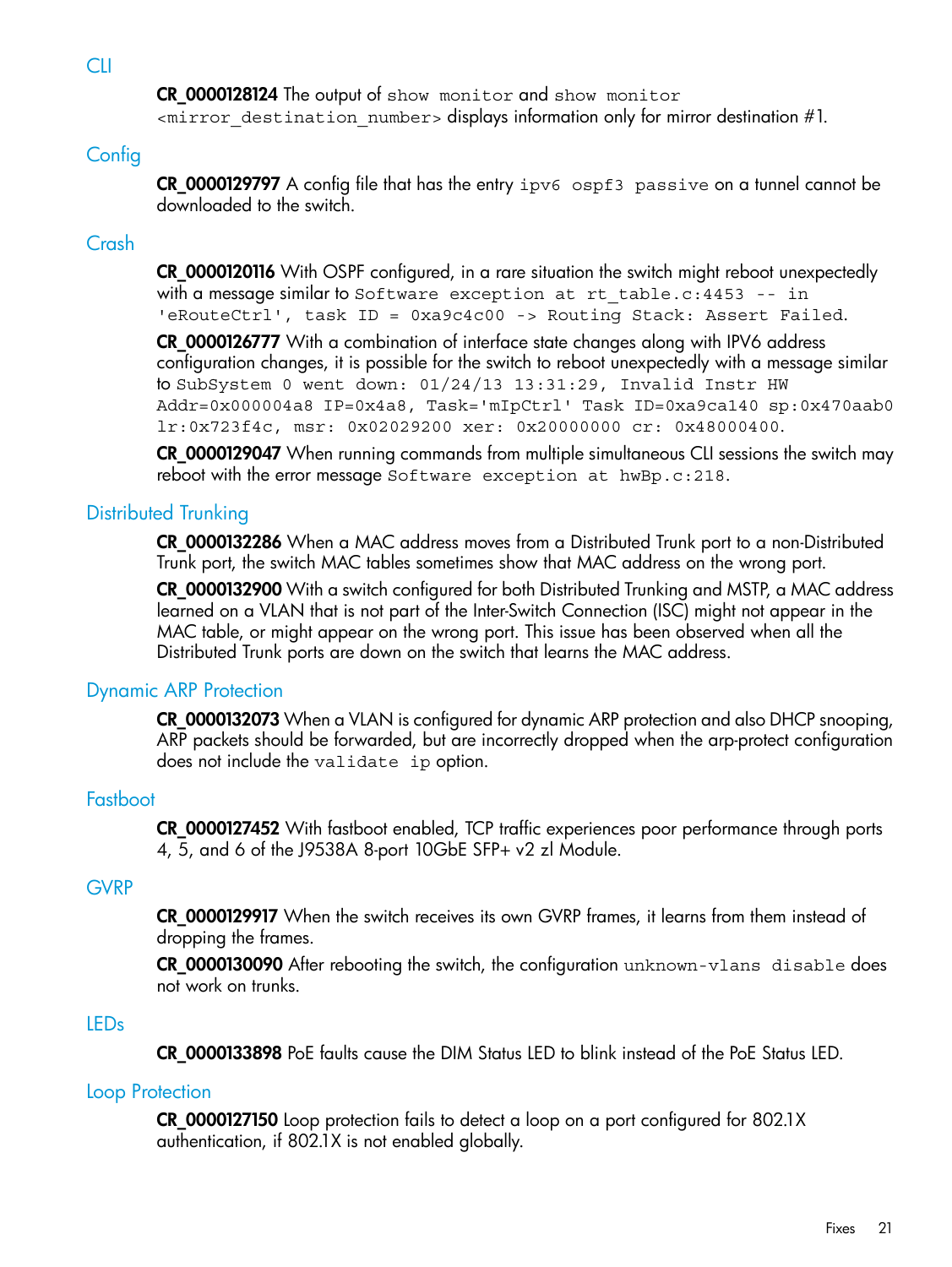#### **Management**

<span id="page-21-1"></span><span id="page-21-0"></span>CR\_0000134091 Disabling write access to an SNMP community via the Web user interface might cause the switch to become unresponsive to command input. The switch must be rebooted to regain management access.

#### **OSPF**

<span id="page-21-2"></span>CR 0000123661 OSPFv3 packets do not include the differentiated services information that should be in the Traffic Class field of the IPv6 header.

#### **Passwords**

CR\_0000130921 If the switch is configured with a username and password, changing the password causes the username to also change. The username is changed to the default **manager** or **operator**, depending on which password is changed.

<span id="page-21-3"></span>CR\_0000134675 The switch does not automatically create a default username of **manager** or **operator** when a password is configured for those levels of access.

#### PIM

CR\_0000128681 After a large number of multicast streams are added and old streams time out, the switch might get into a state where it is unable to add new multicast streams, responding with a message similar to IpAddrMgr: Failed to allocate new SW IP multicast group, table full FIB entry.

<span id="page-21-4"></span>CR\_0000130353 The switch might send duplicate multicast packets when sFlow is enabled and the multicast packets are routed by software.

#### SNMP

<span id="page-21-5"></span>CR\_0000122623 After rebooting a switch configured for SNMP with the parameters operator unrestricted, the switch does not allow the user to set any read/write MIB objects.

#### **Stacking**

<span id="page-21-6"></span>CR\_0000121075 When stacking is enabled, the switch is accessible via the Web even after disabling the Web server, and via TELNET even after disabling TELNET.

#### **TFTP**

<span id="page-21-7"></span>**CR 0000129475** A switch config that has certain lines in the config file cannot be downloaded to the switch via TFTP. For example, attempting to download a config file with the valid statement distributedtrunking peer-keepalive udp-port 6400 results in the error message UDP port 6400 is already in use.

#### **Transceivers**

CR\_0000129775 The switch does not turn off the laser when a port is administratively disabled, which might result in the link partner still seeing the link. This has been observed with X2-SC SR Optics (J8436A) that have MYxxxxxxxx serial numbers.

CR\_0000132781 Software does not allow the dual-speed J8177C Gigabit-copper transceiver to be configured for 100 Mbps operation, responding with a message such as Value auto-100 is not applicable to port A21.

CR\_0000133023 100-Megabit transceivers might have one or more of these symptoms: 1) Link LED is lit but link is down, 2) No Link after the transceiver is hot-swapped, 3) Transceiver fails self test.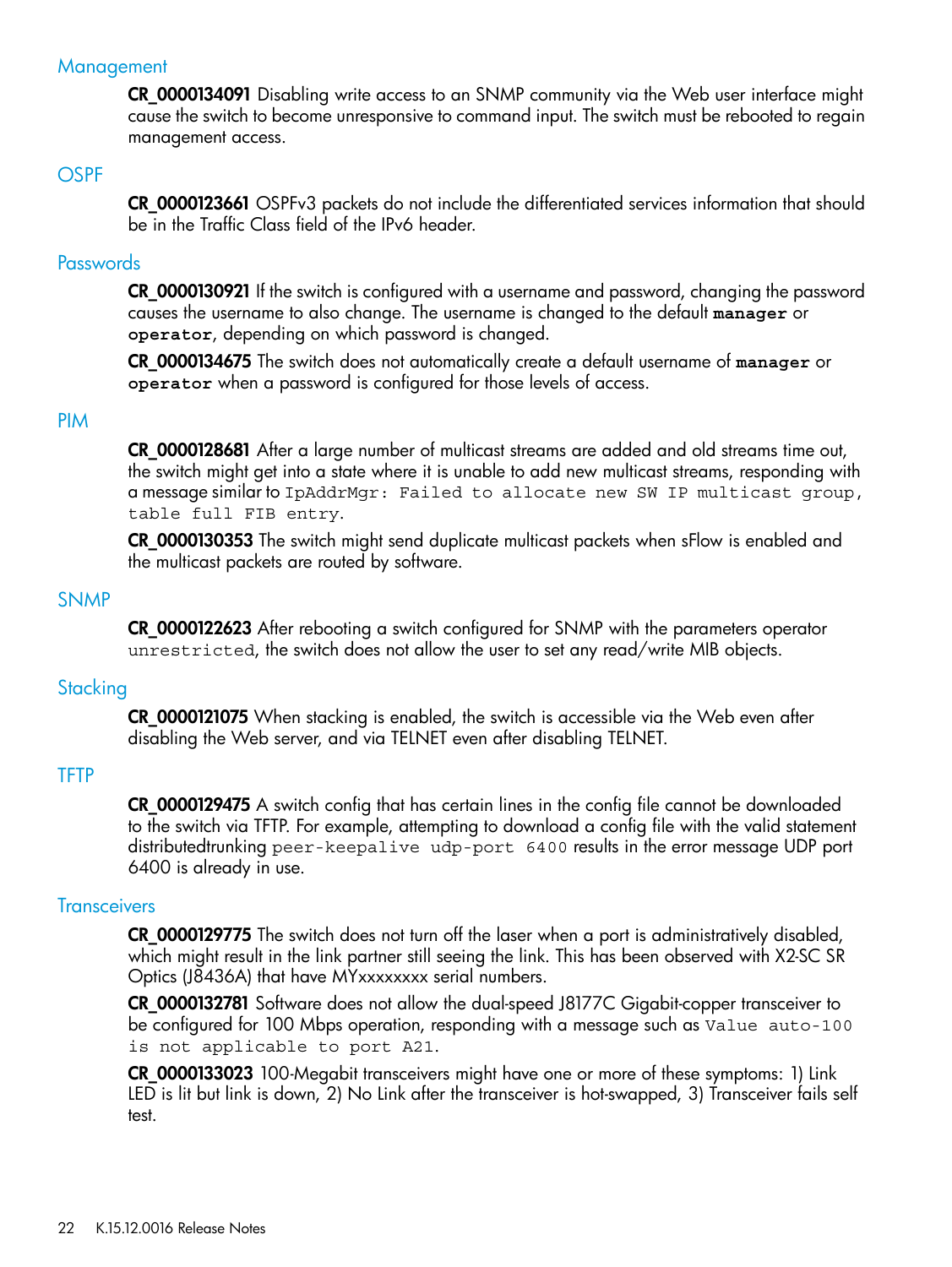## <span id="page-22-0"></span>Version K.15.12.0007

#### Crash

<span id="page-22-2"></span><span id="page-22-1"></span>CR\_0000127335 In some situations, issuing the show tech all command might cause the switch to reboot unexpectedly with a message similar to Length Corruption.

#### Display Issue

<span id="page-22-3"></span>CR\_0000128256 When the display modules command is run, the slot designation that should be in column 1 of the output is missing for OA or ONE blades.

#### Uplink Failure Detection

<span id="page-22-4"></span>CR\_0000127868 On a switch that is configured for uplink failure detection where the link to monitor (LtM) or link to disable (LtD) is an LACP trunk, after reboot, the link to monitor is listed as down in the output of show uplink-failure-detection, and the link to disable is taken down by the switch.

## <span id="page-22-5"></span>Version K.15.12.0006

#### **Accounting**

<span id="page-22-6"></span>CR\_0000123330 Accounting request of Status-Type = Interim-Update incorrectly includes session traffic counters.

#### ACLs

<span id="page-22-7"></span>CR\_0000122535 When configuring an ipv4 or ipv6 prefix-list, it is not possible to add an entry to permit/deny 'any'.

#### BootROM

<span id="page-22-8"></span>CR\_0000124997 This software version includes a BootROM update to BootROM version K.15.30.

#### Crash

CR\_0000122568 With SSL enabled, an attempt to download software via the Web interface might cause the switch to reboot unexpectedly with a message similar to: NMI event SW:IP=0x006d1538 MSR:0x02029200 LR:0x006d19e4, cr: 0x28000800 sp:0x05197088 xer:0x20000000, Task=tHttpd Task ID=0xa955000.

<span id="page-22-9"></span>CR\_0000126799 Under unusual stress conditions, the switch might reboot unexpectedly with a message similar to Software exception at fileTransfer.c:1144 -- in 'tHttpd', task ID = 0xa9389c0 -> Could not open file.

#### DHCP Snooping

<span id="page-22-10"></span>CR\_0000126311 The CLI entry dhcp-snooping option 82 untrusted-policy keep is not included in the config file if **no dhcp-snooping option 82** is also configured. If the config file is saved to a TFTP server, it does not function properly when subsequently loaded on a switch.

#### Distributed Trunking

CR 0000124473 The switch does not allow DHCP server responses to cross the Inter-Switch Connection (ISC).

CR\_0000125623 After rebooting a switch participating in a distributed LACP trunk, a distributed trunk port that is disconnected does not link after it is connected.

CR\_0000127096 When the Inter-Switch Connection (ISC) is brought down, clients connected via Distributed Trunk links cannot be reached from one of the Distributed Trunking switches.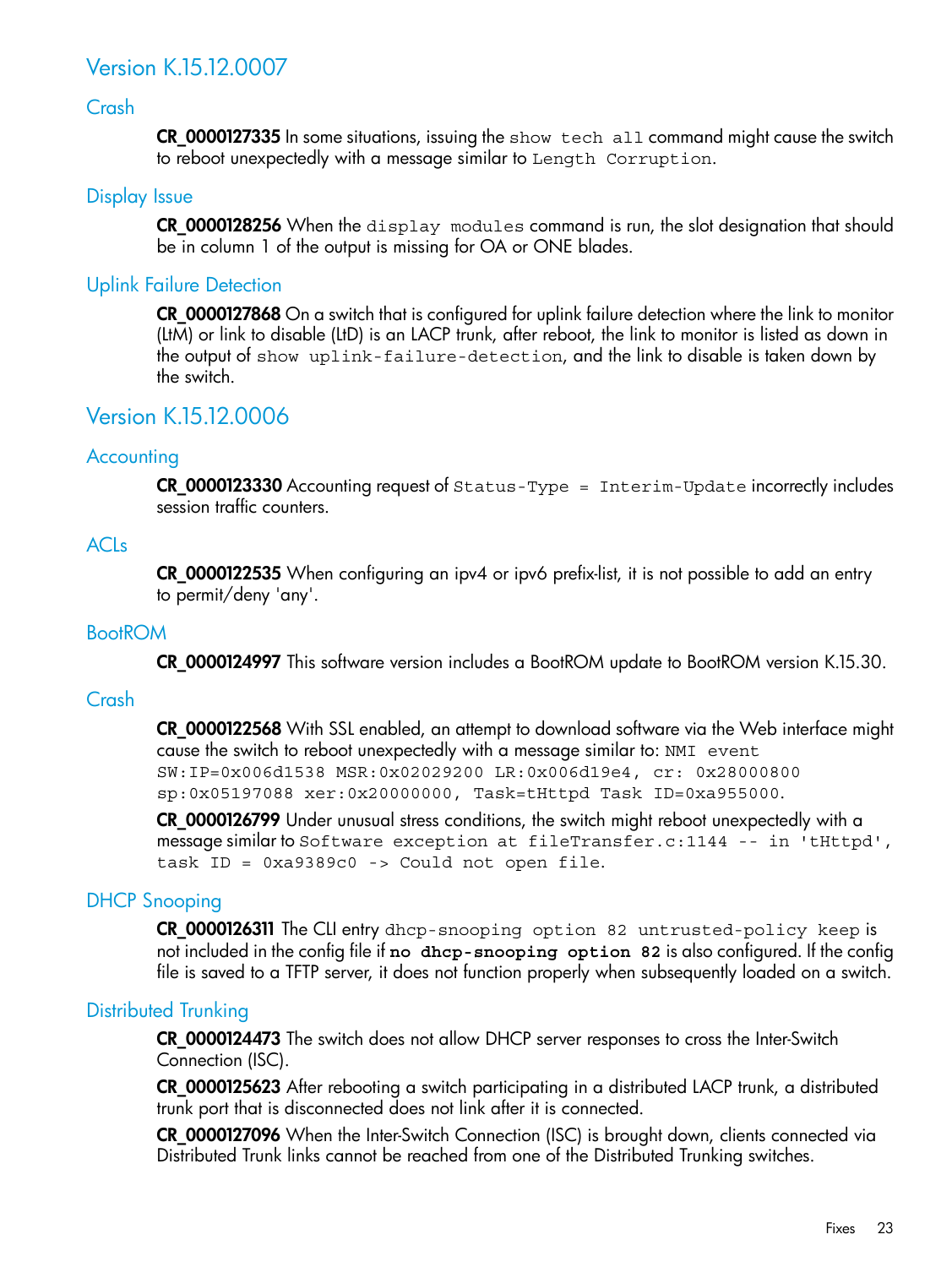#### Event Log

<span id="page-23-1"></span><span id="page-23-0"></span>CR\_0000127230 Successful manager/operator login generates a trap and log event with severity Warning, where Informational is expected.

#### IGMP

CR\_0000105902 IGMPv2 LEAVE processing functionality no longer works for a multicast group after receipt of IGMPv1 group specific membership query (GSMQ) packet when operating in IGMPv2 mode, even when ip igmp forcedfastleave 1-24 is enabled.

CR\_0000127628 In a topology where the host connects to a querier, the querier connects to a non-querier switch, the non-querier switch connects to a router, and the multicast source is beyond the router, the host might not receive the multicast stream. This happens because a "join" from the host that is received by the querier is not forwarded by the non-querier switch.

<span id="page-23-2"></span>CR\_0000127974 If a switch receives a PIM packet while it is in the querier election state, the switch gives up the querier role and does not forward multicast traffic.

#### Include Credentials

<span id="page-23-3"></span>CR\_0000127700 With include credentials enabled, a config file that is saved to a TFTP server does not contain the SNMPv3 credentials.

#### LEDs

<span id="page-23-4"></span>CR\_0000115489 After a PoE error is resolved, the switch turns off the PoE LED but continues to flash the Fault LED.

#### Loop Protection

<span id="page-23-5"></span>CR\_0000109506 In some cases, loop protection fails to disable the port.

#### Policy Based Routing

<span id="page-23-6"></span>CR\_0000125847 After configuring a policy and applying it to a VLAN, the IP next-hop is unreachable until the switch is rebooted.

#### Power

CR\_0000117394 With J9306A power supplies that have serial numbers beginning with TH in power slots 1 and 2, the bottom 6 interface slots fail to power up, resulting in tombstone errors on interface slots G through L.

<span id="page-23-7"></span>CR\_0000126058 With J9306A power supplies that have serial numbers beginning with TH in power slots 1 and 2, the bottom 6 interface slots fail to power up, resulting in tombstone errors on interface slots G through L. This improves the original Power fix (CR\_0000117394).

#### Routing

<span id="page-23-9"></span><span id="page-23-8"></span>CR\_0000128007 ARP replies from a Microsoft Network Load Balancing (NLB) cluster operating in multicast mode cause the switch to use software routing. This affects v2 zl modules and 3800 switches.

#### sFlow

**CR 0000128567** The switch uses the IP address of the source VLAN as the sFlow packet source, instead of the configured source-interface.

#### SNMP

CR\_0000122658 General MIB file cleanup. Removal of ieee80211.mib and rfc2108.mib and some corrections in others.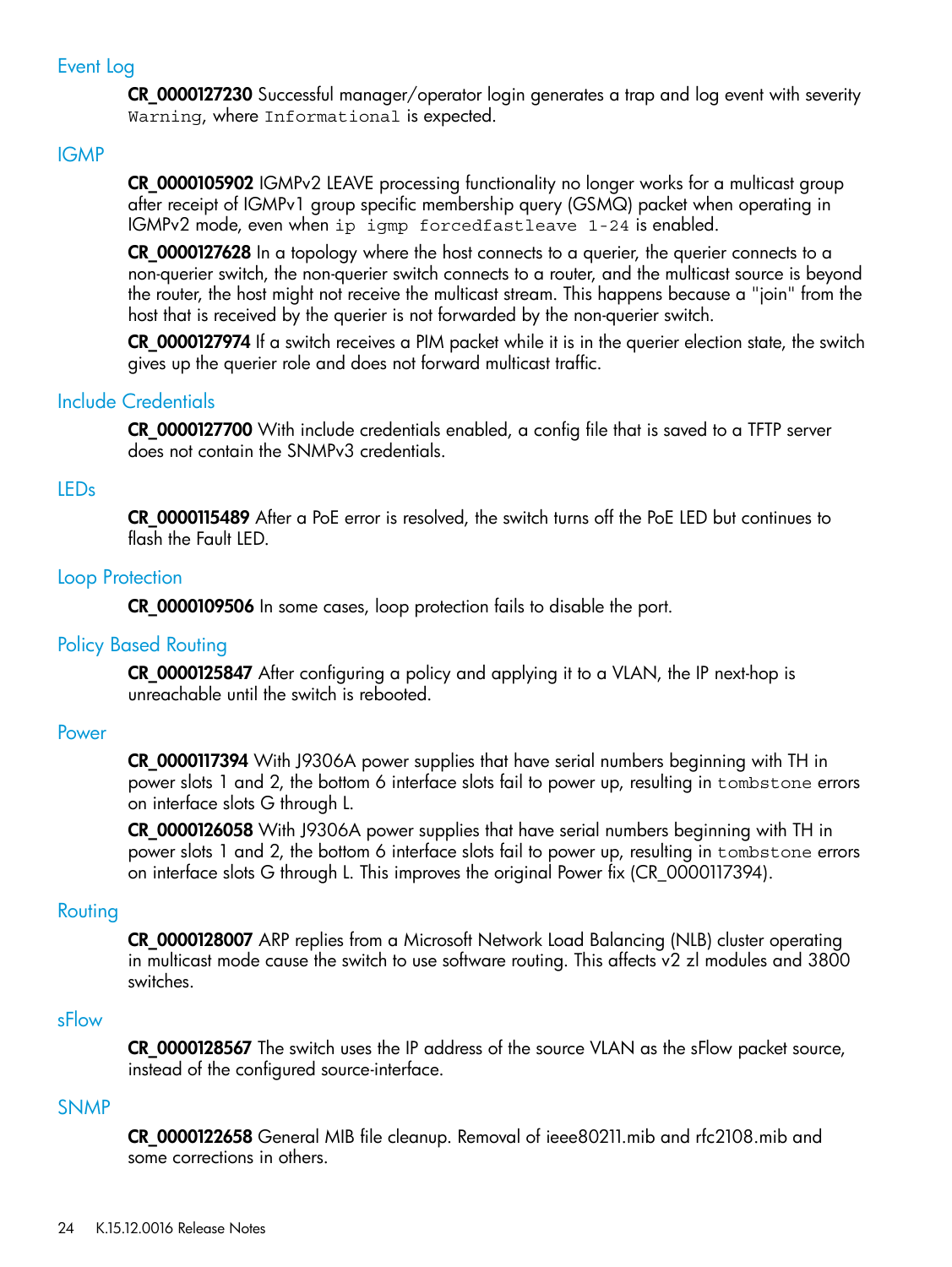CR\_0000124375 A switch configured to send syslog messages to a server also sends incorrect SNMP traps, causing unknown trap messages in the syslog server.

<span id="page-24-0"></span>**CR 0000125513** The value stored in MIB object ospfNbrState (OID 1.3.6.1.2.1.14.10.1.6) is incorrect.

#### SSH

<span id="page-24-1"></span>PR\_0000072707, CR\_0000077550 The switch allows unlimited SSH connection attempts. With this fix, the switch's SSH server goes into a 60-second timeout period after three consecutive unsuccessful login attempts.

#### Web Management

<span id="page-24-2"></span>CR\_0000125239 After logging into the switch Web user interface, closing the tab on some Web browsers does not log the user out of the Web session.

## <span id="page-24-3"></span>Upgrade information

## Upgrading restrictions and guidelines

K.15.12.0016 uses BootROM K.15.30. If your switch has an older version of BootROM, the BootROM will be updated with this version of software.

For more information about BootROM, see the *HP Switch Software Management and Configuration Guide* for your switch.

IMPORTANT: During the software update, the switch automatically boots twice. The switch updates  $\mathbb{O}$ the primary BootROM, then reboots, and then updates the secondary BootROM. After the switch flash memory is updated and the final boot is initiated, no additional user intervention is needed. Do not interrupt power to the switch during this important update.

#### Table 1 BootROM updates

<span id="page-24-4"></span>

| If your software version is:                                             | Your next step should be:                                               |
|--------------------------------------------------------------------------|-------------------------------------------------------------------------|
| K.11.11 through K.12.29 (BootROM K.11.00 - K.11.03)                      | Update and reload into software version K.12.31 or<br>K.12.62.          |
| K.12.31 through K.13.55 (BootROM K.12.12 - K.12.14)                      | Update and reload into software version K.13.58 or<br>K.13.68.          |
| K.13.58 or newer (BootROM K.12.17 or newer; use<br>"show flash" command) | Update directly into software version K.15.12.0015<br>(BootROM K.15.30) |

## Contacting HP

For additional information or assistance, contact HP Networking Support:

[www.hp.com/networking/support](http://www.hp.com/networking/support)

Before contacting HP, collect the following information:

- Product model names and numbers
- Technical support registration number (if applicable)
- Product serial numbers
- Error messages
- Operating system type and revision level
- Detailed questions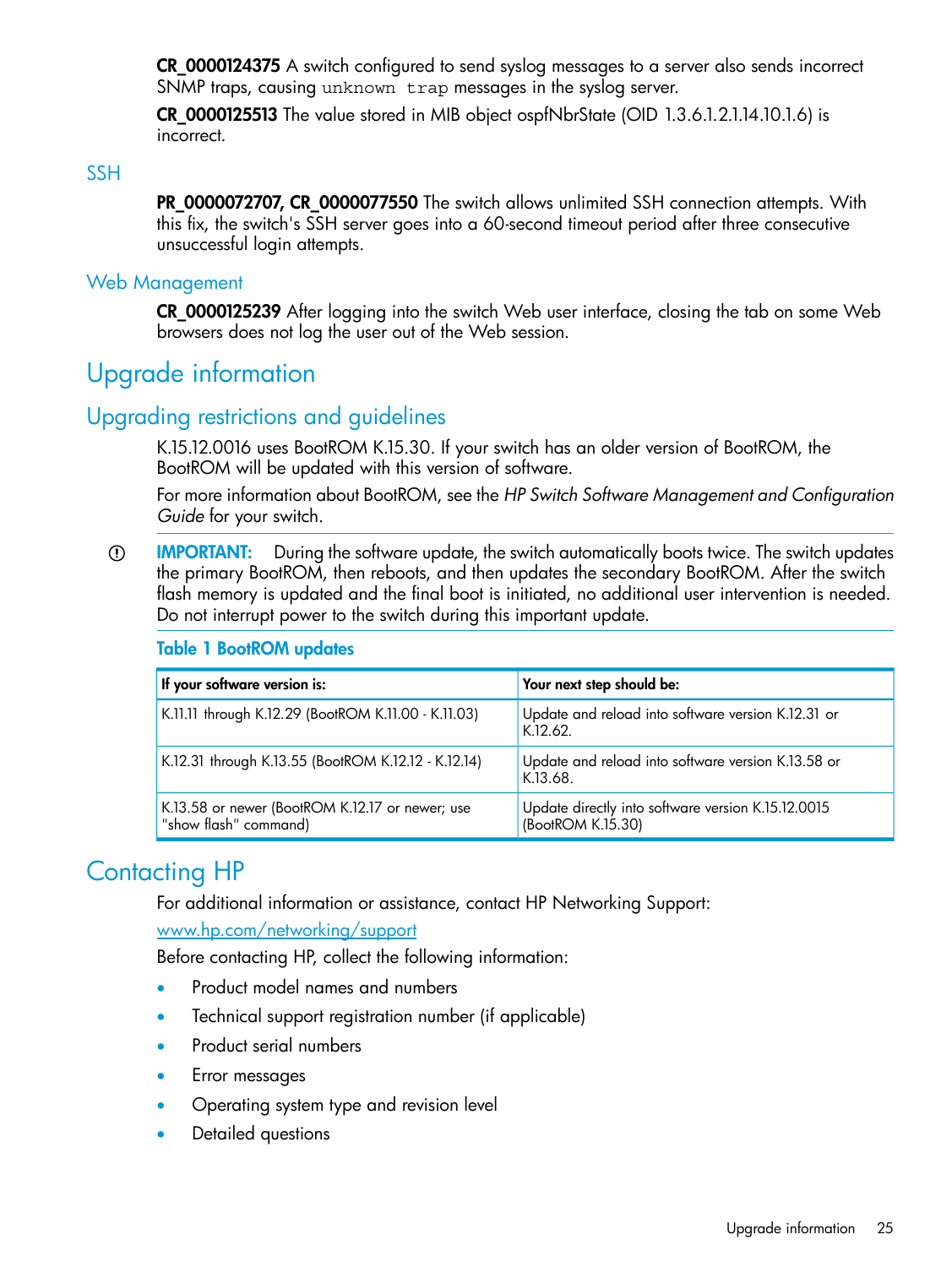## HP security policy

<span id="page-25-0"></span>A Security Bulletin is the first published notification of security vulnerabilities and is the only communication vehicle for security vulnerabilities.

- Fixes for security vulnerabilities are not documented in manuals, release notes, or other forms of product documentation.
- A Security Bulletin is released when all vulnerable products still in support life have publicly available images that contain the fix for the security vulnerability.

To find security bulletins:

- 1. Go to the HP Support Center website at <www.hp.com/go/hpsc>.
- 2. Enter your product name or number and click Go.
- 3. Select your product from the list of results.
- 4. Click the Top issues & solutions tab.
- 5. Click the Advisories, bulletins & notices link.

<span id="page-25-2"></span><span id="page-25-1"></span>To initiate a subscription to receive future HP Security Bulletin alerts via email, sign up at: [www4.hp.com/signup\\_alerts](http://h41183.www4.hp.com/signup_alerts.php?jumpid=hpsc_secbulletins)

## Related information

## **Documents**

To find related documents, see the HP Support Center website:

[www/hp.com/support/manuals](http://www.hp.com/support/manuals)

- Enter your product name or number and click Go. If necessary, select your product from the resulting list.
- For a complete list of acronyms and their definitions, see *HP FlexNetwork Technology Acronyms*.

#### Related documents

The following documents provide related information:

- *HP Switch Software Access Security Guide K/KA.15.12*
- *HP Switch Software Advanced Traffic Management Guide K/KA.15.12*
- *HP Switch Software Basic Operation Guide*
- *HP Switch Software IPv6 Configuration Guide K/KA.15.12*
- <span id="page-25-3"></span>• *HP Switch Software Management and Configuration Guide K/KA.15.12*
- *HP Switch Software Multicast and Routing Guide K/KA.15.12*
- *HP Switch Software Feature Index — Extended*

## **Websites**

- Official HP Home page: [www.hp.com](http://www.hp.com)
- HP Networking: [www.hp.com/go/networking](http://www.hp.com/go/networking)
- HP product manuals: [www.hp.com/support/manuals](http://www.hp.com/support/manuals)
- HP download drivers and software: [www.hp.com/networking/software](http://www.hp.com/networking/software)
- HP software depot: [www.software.hp.com](http://www.software.hp.com)
- HP education services: [www.hp.com/learn](http://www.hp.com/learn)